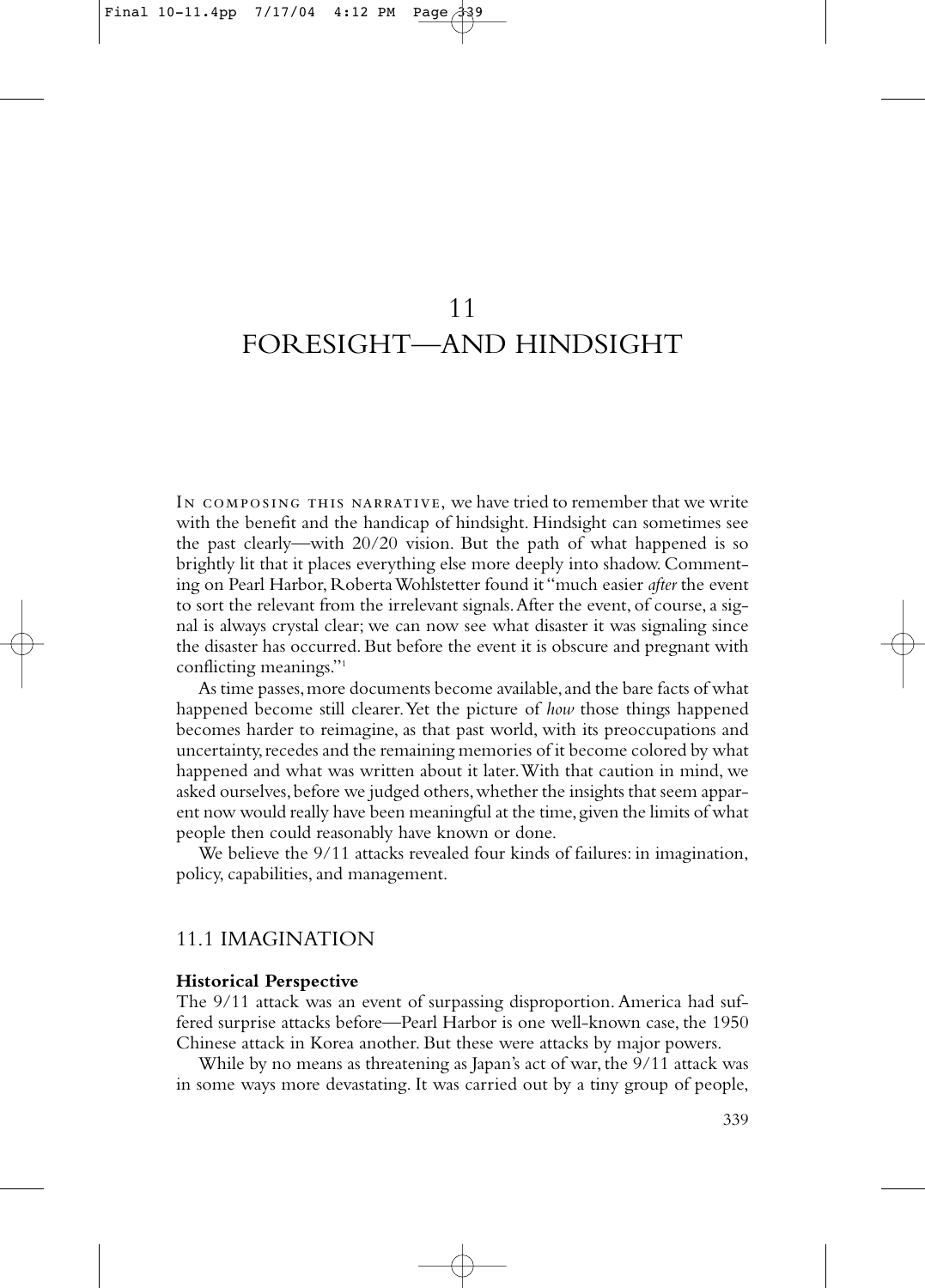not enough to man a full platoon. Measured on a governmental scale, the resources behind it were trivial.The group itself was dispatched by an organization based in one of the poorest, most remote, and least industrialized countries on earth. This organization recruited a mixture of young fanatics and highly educated zealots who could not find suitable places in their home societies or were driven from them.

To understand these events, we attempted to reconstruct some of the context of the 1990s.Americans celebrated the end of the Cold War with a mixture of relief and satisfaction.The people of the United States hoped to enjoy a peace dividend, as U.S. spending on national security was cut following the end of the Soviet military threat.

The United States emerged into the post–Cold War world as the globe's preeminent military power. But the vacuum created by the sudden demise of the Soviet Union created fresh sources of instability and new challenges for the United States.President George H.W.Bush dealt with the first of these in 1990 and 1991 when he led an international coalition to reverse Iraq's invasion of Kuwait. Other examples of U.S. leaders' handling new threats included the removal of nuclear weapons from Ukraine, Belarus, and Kazakhstan; the Nunn-Lugar threat reduction program to help contain new nuclear dangers; and international involvement in the wars in Bosnia and Kosovo.

America stood out as an object for admiration, envy, and blame.This created a kind of cultural asymmetry.To us,Afghanistan seemed very far away.To members of al Qaeda,America seemed very close. In a sense, they were more globalized than we were.

## **Understanding the Danger**

If the government's leaders understood the gravity of the threat they faced and understood at the same time that their policies to eliminate it were not likely to succeed any time soon, then history's judgment will be harsh. Did they understand the gravity of the threat?

The U.S. government responded vigorously when the attack was on our soil. Both Ramzi Yousef, who organized the 1993 bombing of the World Trade Center, and Mir Amal Kansi, who in 1993 killed two CIA employees as they waited to go to work in Langley, Virginia, were the objects of relentless, uncompromising, and successful efforts to bring them back to the United States to stand trial for their crimes.

Before 9/11, al Qaeda and its affiliates had killed fewer than 50 Americans, including the East Africa embassy bombings and the *Cole* attack.The U.S. government took the threat seriously, but not in the sense of mustering anything like the kind of effort that would be gathered to confront an enemy of the first, second, or even third rank.The modest national effort exerted to contain Serbia and its depredations in the Balkans between 1995 and 1999, for example, was orders of magnitude larger than that devoted to al Qaeda.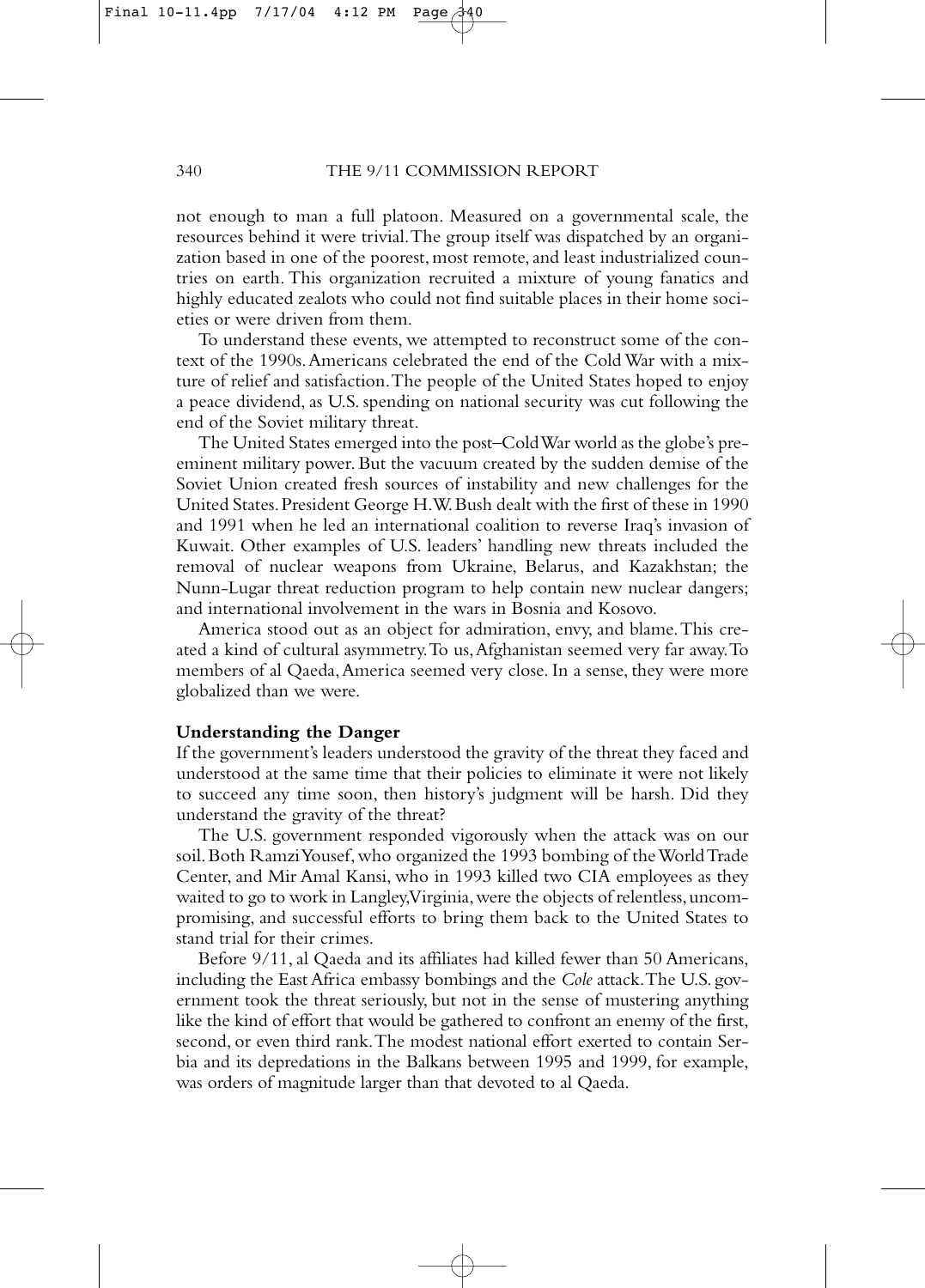As best we can determine, neither in 2000 nor in the first eight months of 2001 did any polling organization in the United States think the subject of terrorism sufficiently on the minds of the public to warrant asking a question about it in a major national survey. Bin Ladin, al Qaeda, or even terrorism was not an important topic in the 2000 presidential campaign. Congress and the media called little attention to it.

If a president wanted to rally the American people to a warlike effort, he would need to publicize an assessment of the growing al Qaeda danger. Our government could spark a full public discussion of who Usama Bin Ladin was, what kind of organization he led, what Bin Ladin or al Qaeda intended, what past attacks they had sponsored or encouraged,and what capabilities they were bringing together for future assaults.We believe American and international public opinion might have been different––and so might the range of options for a president––had they been informed of these details. Recent examples of such debates include calls to arms against such threats as Serbian ethnic cleansing, biological attacks, Iraqi weapons of mass destruction, global climate change, and the HIV/AIDS epidemic.

While we now know that al Qaeda was formed in 1988, at the end of the Soviet occupation of Afghanistan, the intelligence community did not describe this organization, at least in documents we have seen, until 1999.A National Intelligence Estimate distributed in July 1995 predicted future terrorist attacks against the United States—and *in* the United States. It warned that this danger would increase over the next several years. It specified as particular points of vulnerability the White House, the Capitol, symbols of capitalism such as Wall Street, critical infrastructure such as power grids, areas where people congregate such as sports arenas, and civil aviation generally. It warned that the 1993 World Trade Center bombing had been intended to kill a lot of people, not to achieve any more traditional political goal.

This 1995 estimate described the greatest danger as "transient groupings of individuals" that lacked "strong organization but rather are loose affiliations." They operate "outside traditional circles but have access to a worldwide network of training facilities and safehavens."2This was an excellent summary of the emerging danger, based on what was then known.

In 1996–1997, the intelligence community received new information making clear that Bin Ladin headed his own terrorist group, with its own targeting agenda and operational commanders. Also revealed was the previously unknown involvement of Bin Ladin's organization in the 1992 attack on a Yemeni hotel quartering U.S. military personnel, the 1993 shootdown of U.S. Army Black Hawk helicopters in Somalia,and quite possibly the 1995 Riyadh bombing of the American training mission to the Saudi National Guard.

The 1997 update of the 1995 estimate did not discuss the new intelligence. It did state that the terrorist danger depicted in 1995 would persist. In the update's summary of key points, the only reference to Bin Ladin was this sen-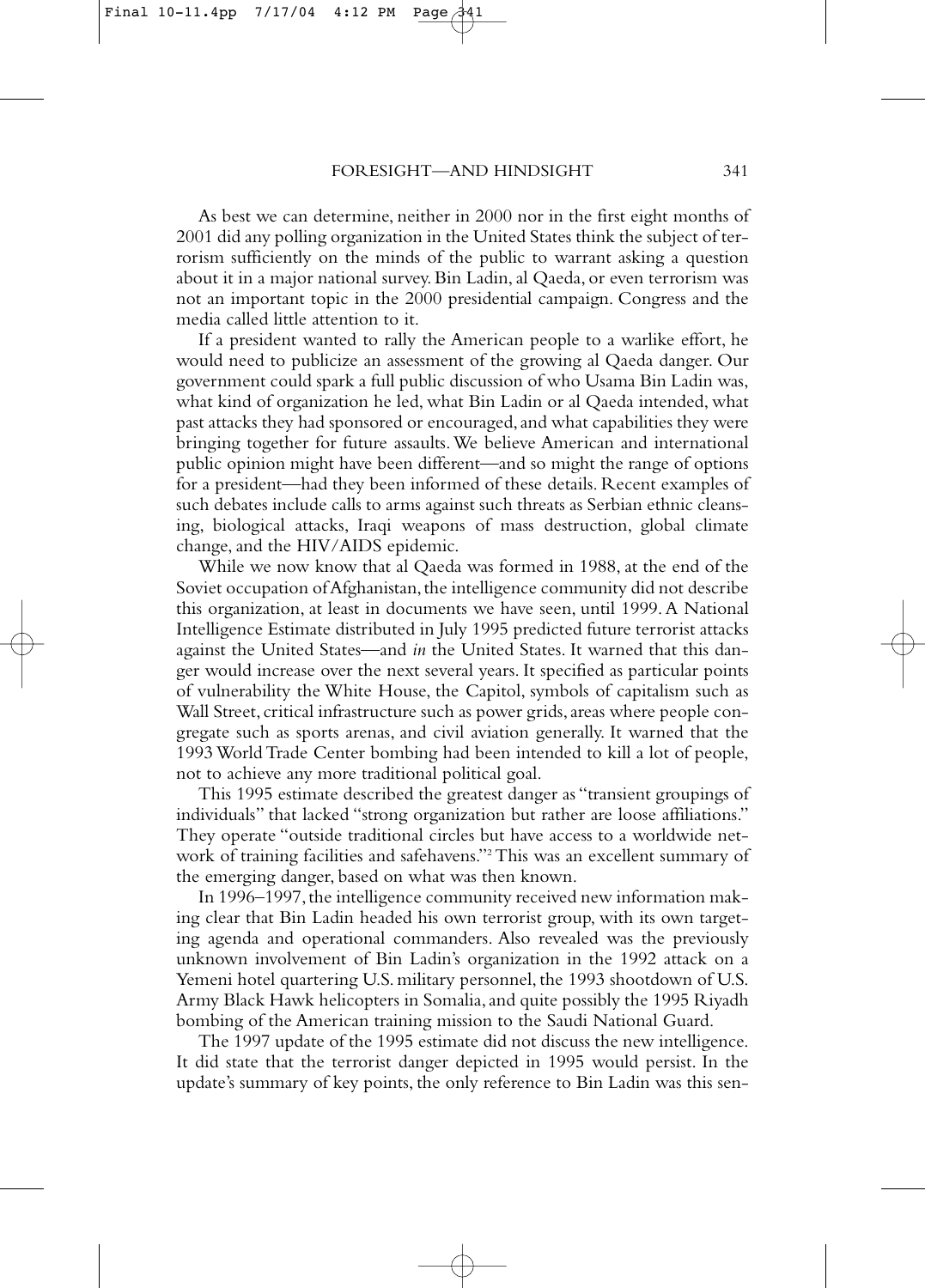tence: "Iran and its surrogates, as well as terrorist financier Usama Bin Ladin and his followers, have stepped up their threats and surveillance of US facilities abroad in what also may be a portent of possible additional attacks in the United States."3 Bin Ladin was mentioned in only two other sentences in the six-page report.The al Qaeda organization was not mentioned.The 1997 update was the last national estimate on the terrorism danger completed before  $9/11$ .<sup>4</sup>

From 1998 to 2001, a number of very good analytical papers were distributed on specific topics. These included Bin Ladin's political philosophy, his command of a global network, analysis of information from terrorists captured in Jordan in December 1999, al Qaeda's operational style, and the evolving goals of the Islamist extremist movement.Many classified articles for morning briefings were prepared for the highest officials in the government with titles such as "Bin Ladin Threatening to Attack US Aircraft [with antiaircraft missiles]" (June 1998),"Strains Surface Between Taliban and Bin Ladin" (January 1999), "Terrorist Threat to US Interests in Caucasus" (June 1999), "Bin Ladin to Exploit Looser Security During Holidays"(December 1999),"Bin Ladin Evading Sanctions" (March 2000),"Bin Ladin's Interest in Biological, Radiological Weapons" (February 2001),"Taliban Holding Firm on Bin Ladin for Now" (March 2001),"Terrorist Groups Said Cooperating on US Hostage Plot"(May 2001), and "Bin Ladin Determined to Strike in the US" (August 2001).<sup>5</sup>

Despite such reports and a 1999 paper on Bin Ladin's command structure for al Qaeda, there were no complete portraits of his strategy or of the extent of his organization's involvement in past terrorist attacks. Nor had the intelligence community provided an authoritative depiction of his organization's relationships with other governments, or the scale of the threat his organization posed to the United States.

Though Deputy DCI John McLaughlin said to us that the cumulative output of the Counterterrorist Center (CTC) "dramatically eclipsed" any analysis that could have appeared in a fresh National Intelligence Estimate, he conceded that most of the work of the Center's 30- to 40-person analytic group dealt with collection issues.<sup>6</sup> In late 2000, DCI George Tenet recognized the deficiency of strategic analysis against al Qaeda. To tackle the problem within the CTC he appointed a senior manager, who briefed him in March 2001 on "creating a strategic assessment capability."The CTC established a new strategic assessments branch during July 2001.The decision to add about ten analysts to this effort was seen as a major bureaucratic victory, but the CTC labored to find them.The new chief of this branch reported for duty on September 10, 2001.<sup>7</sup>

Whatever the weaknesses in the CIA's portraiture, both Presidents Bill Clinton and George Bush and their top advisers told us they got the picture—they understood Bin Ladin was a danger. But given the character and pace of their policy efforts, we do not believe they fully understood just how many people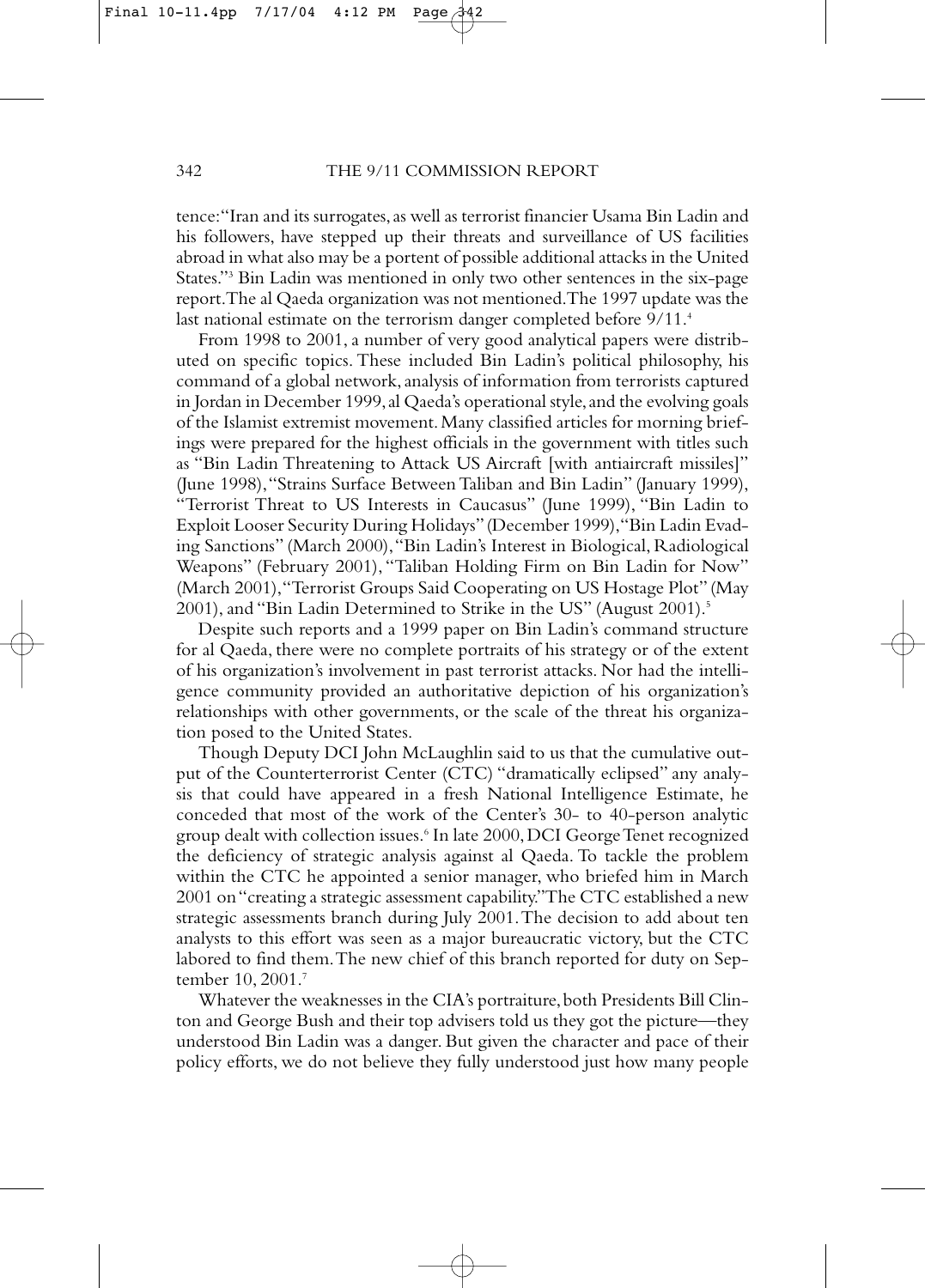al Qaeda might kill, and how soon it might do it.At some level that is hard to define, we believe the threat had not yet become compelling.

It is hard now to recapture the conventional wisdom before 9/11.For example, a *New York Times* article in April 1999 sought to debunk claims that Bin Ladin was a terrorist leader, with the headline "U.S. Hard Put to Find Proof Bin Laden Directed Attacks."8The head of analysis at the CTC until 1999 discounted the alarms about a catastrophic threat as relating only to the danger of chemical, biological, or nuclear attack—and he downplayed even that, writing several months before 9/11:"It would be a mistake to redefine counterterrorism as a task of dealing with 'catastrophic,''grand,' or 'super' terrorism, when in fact these labels do not represent most of the terrorism that the United States is likely to face or most of the costs that terrorism imposes on U.S. interests."9

Beneath the acknowledgment that Bin Ladin and al Qaeda presented serious dangers, there was uncertainty among senior officials about whether this was just a new and especially venomous version of the ordinary terrorist threat America had lived with for decades, or was radically new, posing a threat beyond any yet experienced. Such differences affect calculations about whether or how to go to war.

Therefore, those government experts who saw Bin Ladin as an unprecedented new danger needed a way to win broad support for their views, or at least spotlight the areas of dispute, and perhaps prompt action across the government.The national estimate has often played this role,and is sometimes controversial for this very reason.10 Such assessments, which provoke widespread thought and debate, have a major impact on their recipients, often in a wider circle of decisionmakers.The National Intelligence Estimate is noticed in the Congress, for example. But, as we have said, none was produced on terrorism between 1997 and 9/11.

By 2001 the government still needed a decision at the highest level as to whether al Qaeda was or was not "a first order threat," Richard Clarke wrote in his first memo to Condoleezza Rice on January 25, 2001. In his blistering protest about foot-dragging in the Pentagon and at the CIA, sent to Rice just a week before 9/11, he repeated that the "real question" for the principals was "are we serious about dealing with the al Qida threat? ...Is al Qida a big deal?"

One school of thought, Clarke wrote in this September 4 note, implicitly argued that the terrorist network was a nuisance that killed a score of Americans every 18–24 months. If that view was credited, then current policies might be proportionate. Another school saw al Qaeda as the "point of the spear of radical Islam." But no one forced the argument into the open by calling for a national estimate or a broader discussion of the threat. The issue was never joined as a collective debate by the U.S. government, including the Congress, before 9/11.

We return to the issue of proportion—and imagination. Even Clarke's note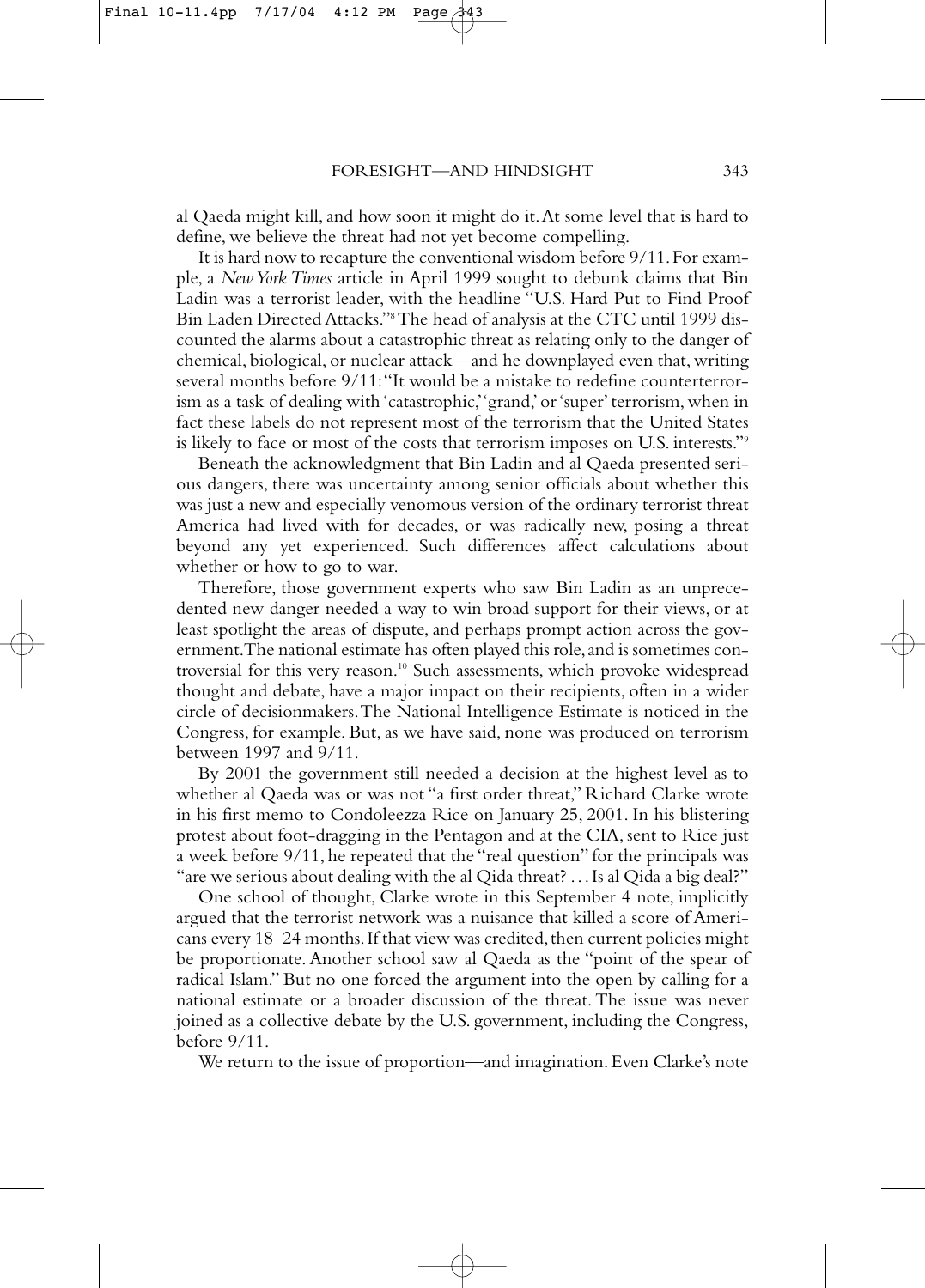challenging Rice to imagine the day after an attack posits a strike that kills "hundreds" of Americans. He did not write "thousands."

# **Institutionalizing Imagination: The Case of Aircraft as Weapons**

Imagination is not a gift usually associated with bureaucracies. For example, before Pearl Harbor the U.S. government had excellent intelligence that a Japanese attack was coming, especially after peace talks stalemated at the end of November 1941. These were days, one historian notes, of "excruciating uncertainty."The most likely targets were judged to be in Southeast Asia.An attack was coming,"but officials were at a loss to know where the blow would fall or what more might be done to prevent it."<sup>11</sup> In retrospect, available intercepts pointed to Japanese examination of Hawaii as a possible target. But, another historian observes,"in the face of a clear warning,alert measures bowed to routine."12

It is therefore crucial to find a way of routinizing, even bureaucratizing, the exercise of imagination.Doing so requires more than finding an expert who can imagine that aircraft could be used as weapons. Indeed, since al Qaeda and other groups had already used suicide vehicles,namely truck bombs,the leap to the use of other vehicles such as boats (the *Cole* attack) or planes is not far-fetched.

Yet these scenarios were slow to work their way into the thinking of aviation security experts. In 1996, as a result of the TWA Flight 800 crash, President Clinton created a commission under Vice President Al Gore to report on shortcomings in aviation security in the United States.The Gore Commission's report, having thoroughly canvassed available expertise in and outside of government, did not mention suicide hijackings or the use of aircraft as weapons. It focused mainly on the danger of placing bombs onto aircraft—the approach of the Manila air plot.The Gore Commission did call attention, however, to lax screening of passengers and what they carried onto planes.

In late 1998, reports came in of a possible al Qaeda plan to hijack a plane. One,a December 4 Presidential Daily Briefing for President Clinton (reprinted in chapter 4), brought the focus back to more traditional hostage taking; it reported Bin Ladin's involvement in planning a hijack operation to free prisoners such as the "Blind Sheikh," Omar Abdel Rahman. Had the contents of this PDB been brought to the attention of a wider group, including key members of Congress, it might have brought much more attention to the need for permanent changes in domestic airport and airline security procedures.<sup>13</sup>

Threat reports also mentioned the possibility of using an aircraft filled with explosives.The most prominent of these mentioned a possible plot to fly an explosives-laden aircraft into a U.S. city.This report, circulated in September 1998, originated from a source who had walked into an American consulate in East Asia. In August of the same year, the intelligence community had received information that a group of Libyans hoped to crash a plane into the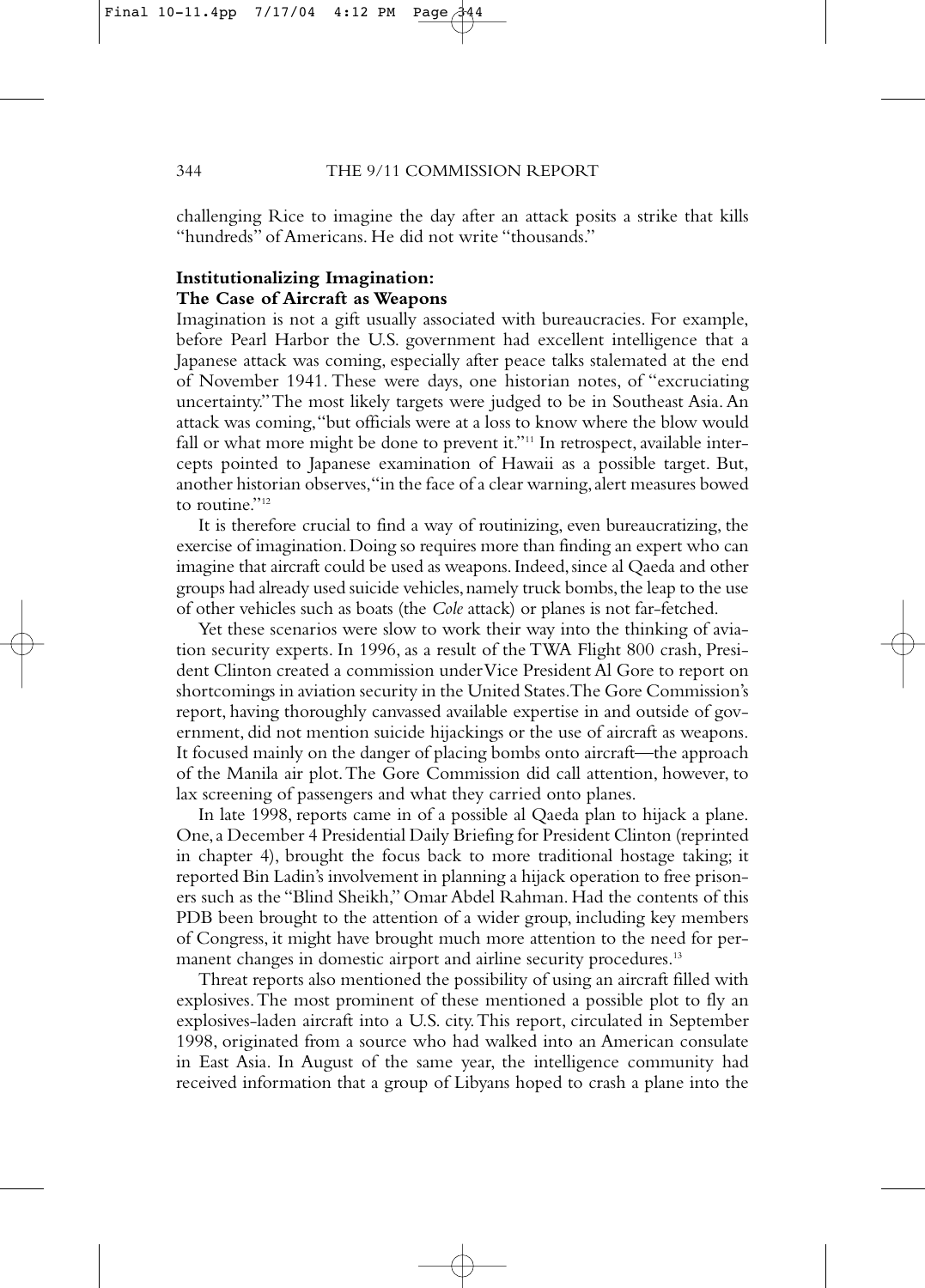World Trade Center. In neither case could the information be corroborated. In addition,an Algerian group hijacked an airliner in 1994,most likely intending to blow it up over Paris, but possibly to crash it into the Eiffel Tower.<sup>14</sup>

In 1994, a private airplane had crashed onto the south lawn of the White House.In early 1995,Abdul Hakim Murad—Ramzi Yousef's accomplice in the Manila airlines bombing plot—told Philippine authorities that he and Yousef had discussed flying a plane into CIA headquarters.<sup>15</sup>

Clarke had been concerned about the danger posed by aircraft since at least the 1996 Atlanta Olympics.There he had tried to create an air defense plan using assets from the Treasury Department, after the Defense Department declined to contribute resources.The Secret Service continued to work on the problem of airborne threats to the Washington region. In 1998, Clarke chaired an exercise designed to highlight the inadequacy of the solution.This paper exercise involved a scenario in which a group of terrorists commandeered a Learjet on the ground in Atlanta, loaded it with explosives, and flew it toward a target in Washington, D.C. Clarke asked officials from the Pentagon, Federal Aviation Administration (FAA), and Secret Service what they could do about the situation.Officials from the Pentagon said they could scramble aircraft from Langley Air Force Base, but they would need to go to the President for rules of engagement, and there was no mechanism to do so.There was no clear resolution of the problem at the exercise.16

In late 1999, a great deal of discussion took place in the media about the crash off the coast of Massachusetts of EgyptAir Flight 990, a Boeing 767.The most plausible explanation that emerged was that one of the pilots had gone berserk, seized the controls, and flown the aircraft into the sea. After the 1999–2000 millennium alerts, when the nation had relaxed, Clarke held a meeting of his Counterterrorism Security Group devoted largely to the possibility of a possible airplane hijacking by al Qaeda.<sup>17</sup>

In his testimony,Clarke commented that he thought that warning about the possibility of a suicide hijacking would have been just one more speculative theory among many, hard to spot since the volume of warnings of "al Qaeda threats and other terrorist threats,was in the tens of thousands—probably hundreds of thousands."18Yet the possibility was imaginable,and imagined.In early August 1999, the FAA's Civil Aviation Security intelligence office summarized the Bin Ladin hijacking threat. After a solid recitation of all the information available on this topic, the paper identified a few principal scenarios, one of which was a "suicide hijacking operation."The FAA analysts judged such an operation unlikely, because "it does not offer an opportunity for dialogue to achieve the key goal of obtaining Rahman and other key captive extremists. . . .A suicide hijacking is assessed to be an option of last resort."19

Analysts could have shed some light on what kind of "opportunity for dialogue" al Qaeda desired.<sup>20</sup>The CIA did not write any analytical assessments of possible hijacking scenarios.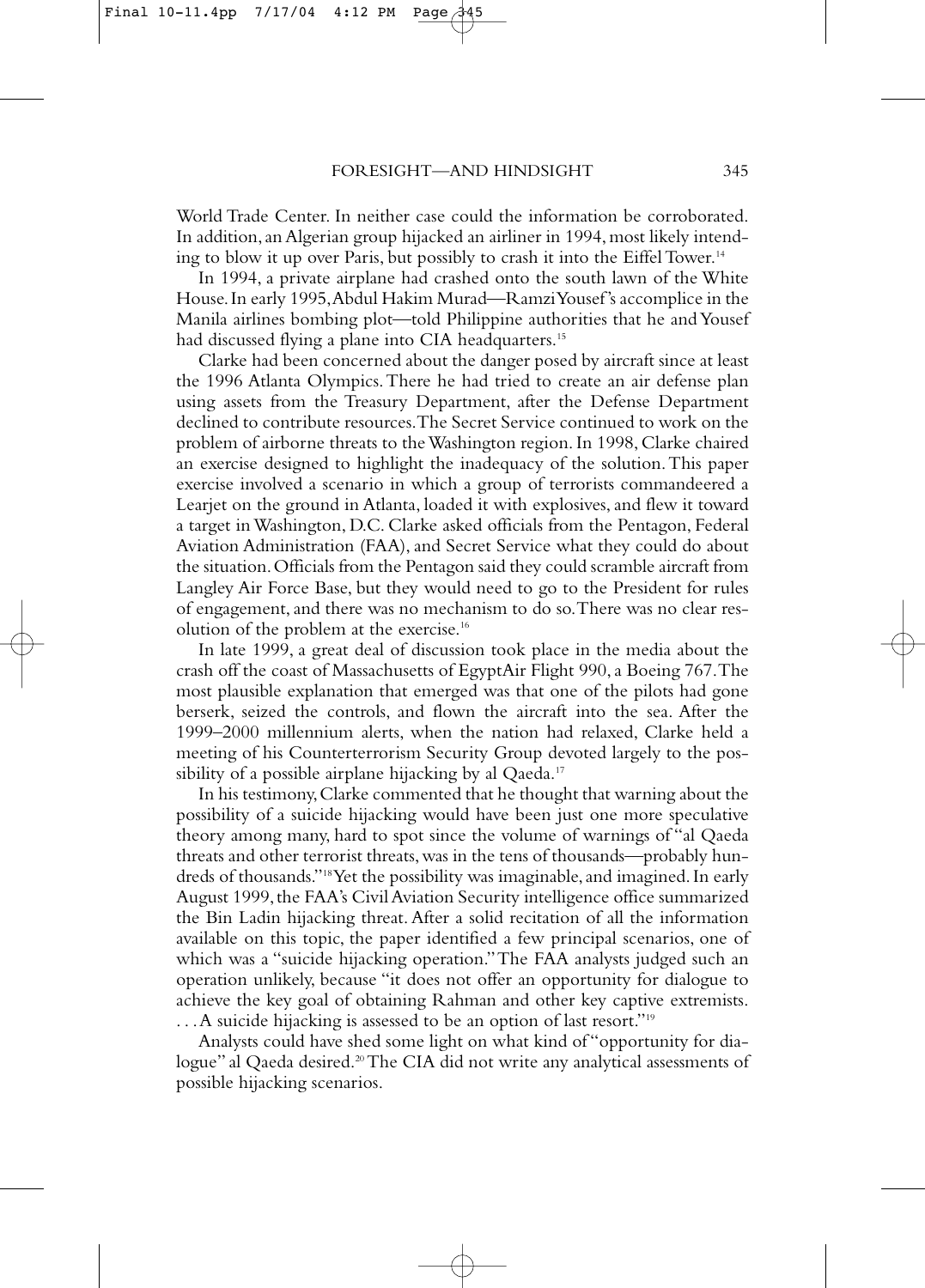One prescient pre-9/11 analysis of an aircraft plot was written by a Justice Department trial attorney.The attorney had taken an interest, apparently on his own initiative, in the legal issues that would be involved in shooting down a U.S. aircraft in such a situation.<sup>21</sup>

The North American Aerospace Defense Command imagined the possible use of aircraft as weapons, too, and developed exercises to counter such a threat—from planes coming to the United States from overseas, perhaps carrying a weapon of mass destruction. None of this speculation was based on actual intelligence of such a threat. One idea, intended to test command and control plans and NORAD's readiness, postulated a hijacked airliner coming from overseas and crashing into the Pentagon.The idea was put aside in the early planning of the exercise as too much of a distraction from the main focus (war in Korea), and as too unrealistic.As we pointed out in chapter 1, the military planners assumed that since such aircraft would be coming from overseas; they would have time to identify the target and scramble interceptors.<sup>22</sup>

We can therefore establish that at least some government agencies were concerned about the hijacking danger and had speculated about various scenarios.The challenge was to flesh out and test those scenarios, then figure out a way to turn a scenario into constructive action.

Since the Pearl Harbor attack of 1941, the intelligence community has devoted generations of effort to understanding the problem of forestalling a surprise attack. Rigorous analytic methods were developed, focused in particular on the Soviet Union, and several leading practitioners within the intelligence community discussed them with us.These methods have been articulated in many ways, but almost all seem to have at least four elements in common: (1) think about how surprise attacks might be launched; (2) identify telltale indicators connected to the most dangerous possibilities; (3) where feasible, collect intelligence on these indicators;and (4) adopt defenses to deflect the most dangerous possibilities or at least trigger an earlier warning.

After the end of the Gulf War, concerns about lack of warning led to a major study conducted for DCI Robert Gates in 1992 that proposed several recommendations, among them strengthening the national intelligence officer for warning.We were told that these measures languished under Gates's successors. Responsibility for warning related to a terrorist attack passed from the national intelligence officer for warning to the CTC. An Intelligence Community Counterterrorism Board had the responsibility to issue threat advisories.<sup>23</sup>

With the important exception of analysis of al Qaeda efforts in chemical, biological, radiological, and nuclear weapons, we did not find evidence that the methods to avoid surprise attack that had been so laboriously developed over the years were regularly applied.

Considering what was not done suggests possible ways to institutionalize imagination.To return to the four elements of analysis just mentioned: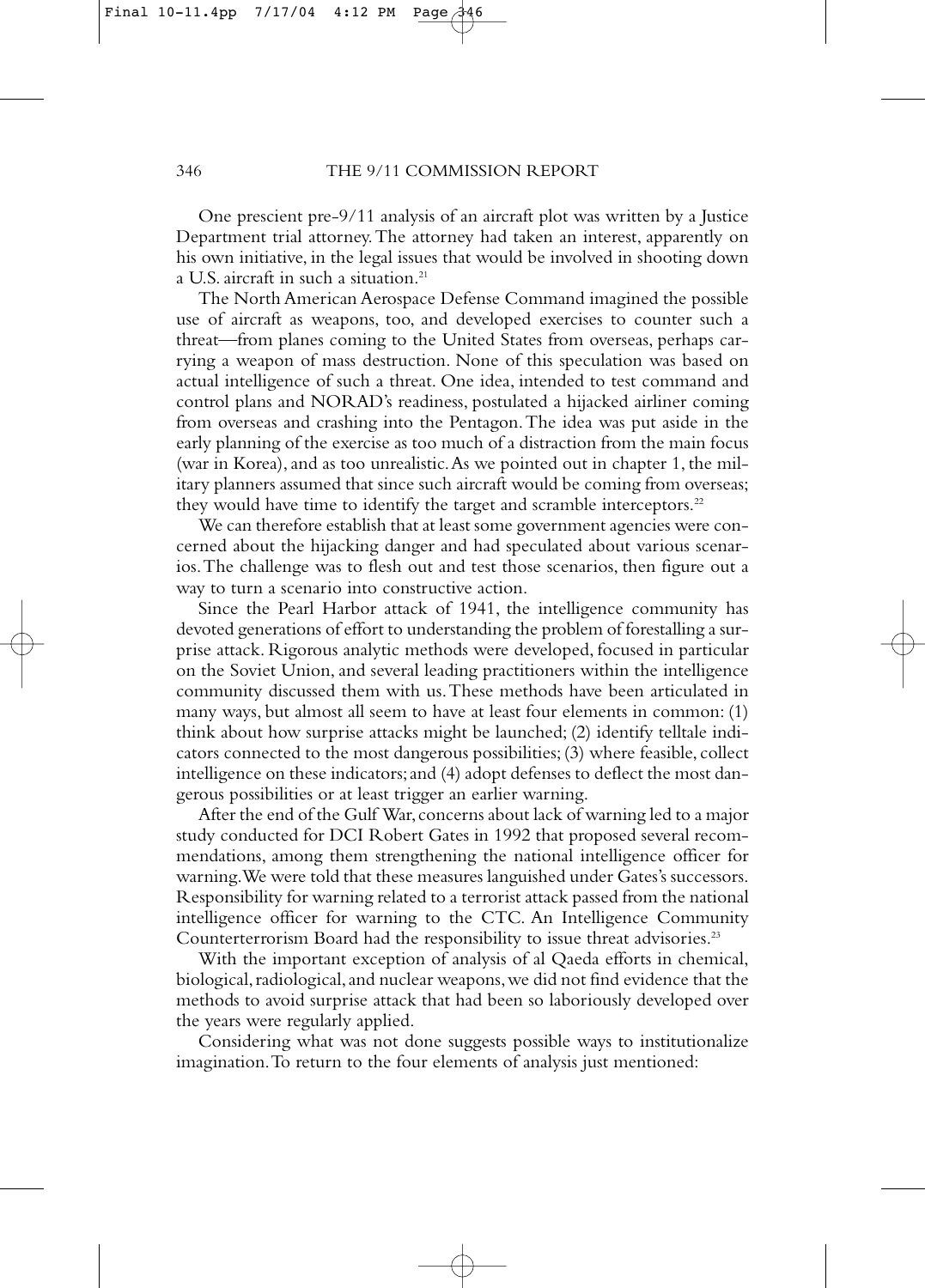- 1. The CTC did not analyze how an aircraft, hijacked or explosivesladen, might be used as a weapon. It did not perform this kind of analysis from the enemy's perspective ("red team" analysis), even though suicide terrorism had become a principal tactic of Middle Eastern terrorists. If it had done so, we believe such an analysis would soon have spotlighted a critical constraint for the terrorists—finding a suicide operative able to fly large jet aircraft.They had never done so before 9/11.
- 2. The CTC did not develop a set of telltale indicators for this method of attack. For example, one such indicator might be the discovery of possible terrorists pursuing flight training to fly large jet aircraft, or seeking to buy advanced flight simulators.
- 3. The CTC did not propose, and the intelligence community collection management process did not set, requirements to monitor such telltale indicators.Therefore the warning system was not looking for information such as the July 2001 FBI report of potential terrorist interest in various kinds of aircraft training in Arizona, or the August 2001 arrest of Zacarias Moussaoui because of his suspicious behavior in a Minnesota flight school. In late August, the Moussaoui arrest was briefed to the DCI and other top CIA officials under the heading "Islamic Extremist Learns to Fly."<sup>24</sup> Because the system was not tuned to comprehend the potential significance of this information, the news had no effect on warning.
- 4. Neither the intelligence community nor aviation security experts analyzed systemic defenses within an aircraft or against terroristcontrolled aircraft, suicidal or otherwise. The many threat reports mentioning aircraft were passed to the FAA.While that agency continued to react to specific, credible threats, it did not try to perform the broader warning functions we describe here. No one in the government was taking on that role for domestic vulnerabilities.

Richard Clarke told us that he was concerned about the danger posed by aircraft in the context of protecting the Atlanta Olympics of 1996,the White House complex,and the 2001 G-8 summit in Genoa. But he attributed his awareness more to Tom Clancy novels than to warnings from the intelligence community. He did not, or could not, press the government to work on the systemic issues of how to strengthen the layered security defenses to protect aircraft against hijackings or put the adequacy of air defenses against suicide hijackers on the national policy agenda.

The methods for detecting and then warning of surprise attack that the U.S. government had so painstakingly developed in the decades after Pearl Harbor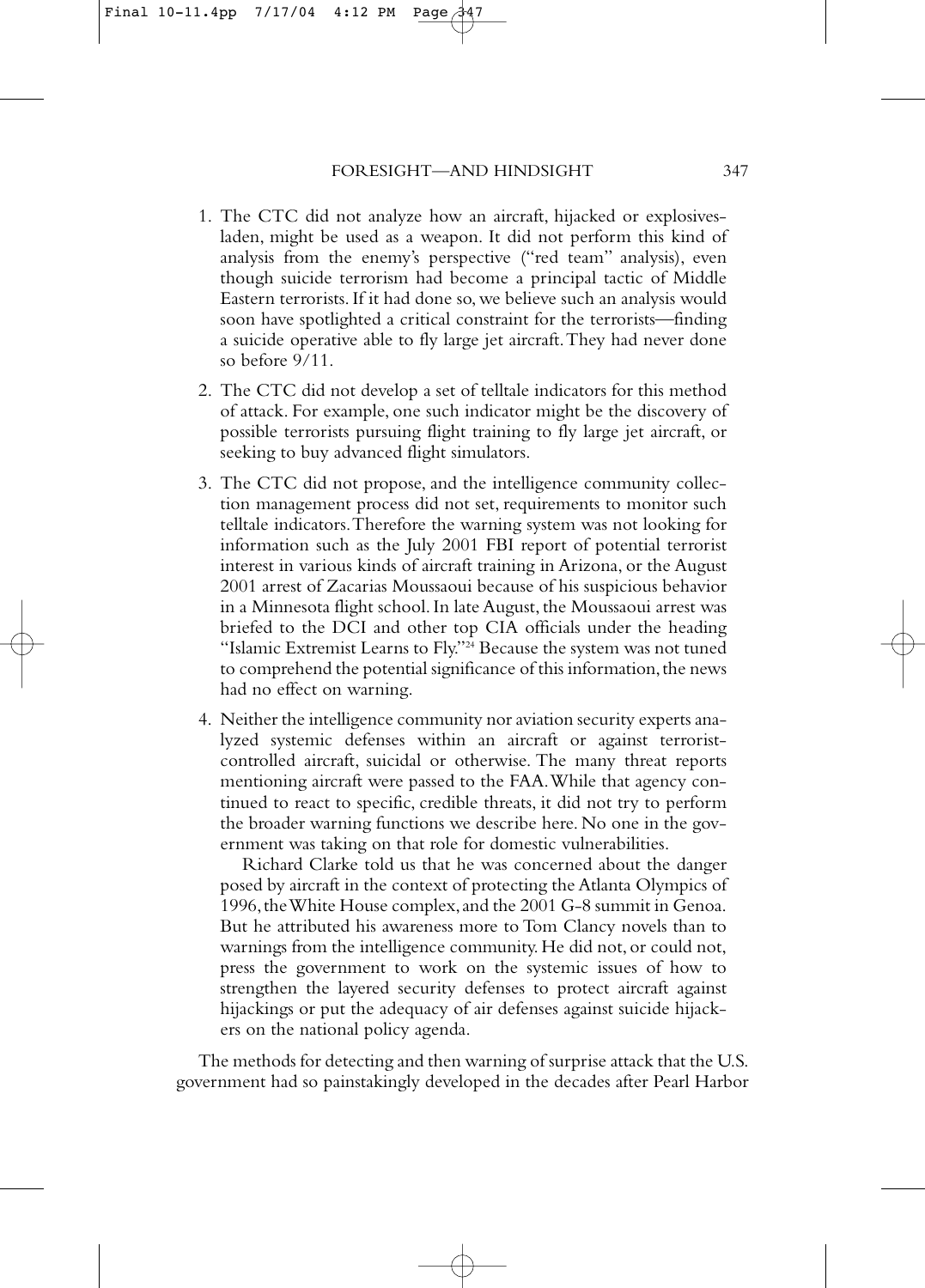did not fail; instead, they were not really tried. They were not employed to analyze the enemy that, as the twentieth century closed, was most likely to launch a surprise attack directly against the United States.

## 11.2 POLICY

The road to 9/11 again illustrates how the large, unwieldy U.S. government tended to underestimate a threat that grew ever greater.The terrorism fostered by Bin Ladin and al Qaeda was different from anything the government had faced before.The existing mechanisms for handling terrorist acts had been trial and punishment for acts committed by individuals; sanction, reprisal, deterrence, or war for acts by hostile governments.The actions of al Qaeda fit neither category. Its crimes were on a scale approaching acts of war, but they were committed by a loose, far-flung, nebulous conspiracy with no territories or citizens or assets that could be readily threatened, overwhelmed, or destroyed.

Early in 2001, DCI Tenet and Deputy Director for Operations James Pavitt gave an intelligence briefing to President-elect Bush, Vice President–elect Cheney, and Rice; it included the topic of al Qaeda. Pavitt recalled conveying that Bin Ladin was one of the gravest threats to the country.<sup>25</sup>

Bush asked whether killing Bin Ladin would end the problem. Pavitt said he and the DCI had answered that killing Bin Ladin would have an impact, but would not stop the threat.The CIA later provided more formal assessments to the White House reiterating that conclusion.It added that in the long term, the only way to deal with the threat was to end al Qaeda's ability to use Afghanistan as a sanctuary for its operations.<sup>26</sup>

Perhaps the most incisive of the advisors on terrorism to the new administration was the holdover Richard Clarke.Yet he admits that his policy advice, even if it had been accepted immediately and turned into action, would not have prevented  $9/11.^{27}$ 

We must then ask when the U.S. government had reasonable opportunities to mobilize the country for major action against al Qaeda and its Afghan sanctuary.The main opportunities came after the new information the U.S. government received in 1996–1997, after the embassy bombings of August 1998, after the discoveries of the Jordanian and Ressam plots in late 1999, and after the attack on the USS *Cole* in October 2000.

The U.S. policy response to al Qaeda before 9/11 was essentially defined following the embassy bombings of August 1998.We described those decisions in chapter 4. It is worth noting that they were made by the Clinton administration under extremely difficult domestic political circumstances. Opponents were seeking the President's impeachment. In addition, in 1998–99 President Clinton was preparing the government for possible war against Serbia, and he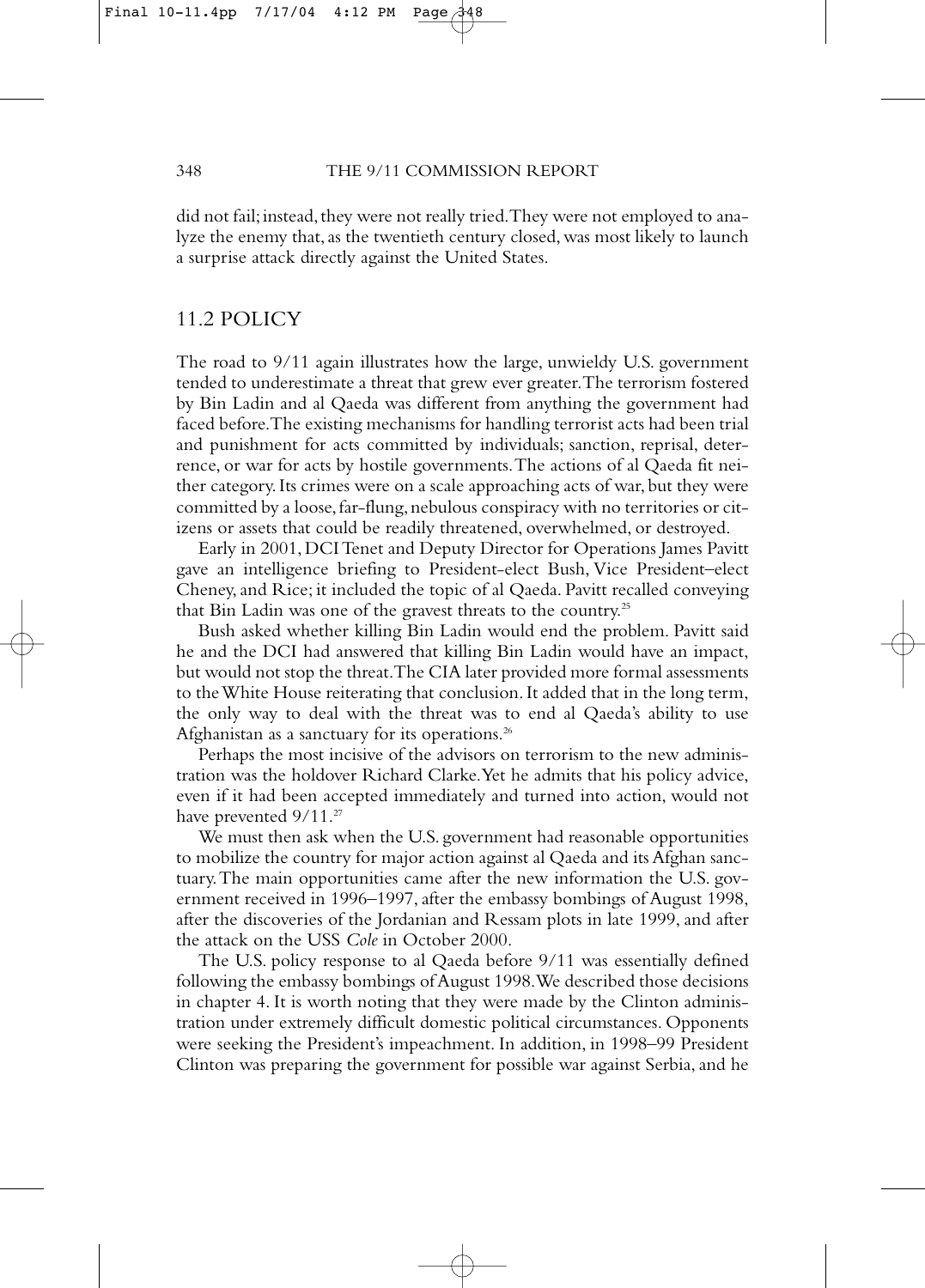had authorized major air strikes against Iraq.

The tragedy of the embassy bombings provided an opportunity for a full examination, across the government, of the national security threat that Bin Ladin posed.Such an examination could have made clear to all that issues were at stake that were much larger than the domestic politics of the moment. But the major policy agencies of the government did not meet the threat.

The diplomatic efforts of the Department of State were largely ineffective. Al Qaeda and terrorism was just one more priority added to already-crowded agendas with countries like Pakistan and Saudi Arabia. After 9/11 that changed.

Policymakers turned principally to the CIA and covert action to implement policy. Before 9/11, no agency had more responsibility—or did more—to attack al Qaeda, working day and night, than the CIA. But there were limits to what the CIA was able to achieve in its energetic worldwide efforts to disrupt terrorist activities or use proxies to try to capture or kill Bin Ladin and his lieutenants. As early as mid-1997, one CIA officer wrote to his supervisor: "All we're doing is holding the ring until the cavalry gets here."<sup>28</sup>

Military measures failed or were not applied. Before 9/11 the Department of Defense was not given the mission of ending al Qaeda's sanctuary in Afghanistan.

Officials in both the Clinton and Bush administrations regarded a full U.S. invasion of Afghanistan as practically inconceivable before 9/11. It was never the subject of formal interagency deliberation.

Lesser forms of intervention could also have been considered. One would have been the deployment of U.S. military or intelligence personnel, or special strike forces, to Afghanistan itself or nearby—openly, clandestinely (secretly), or covertly (with their connection to the United States hidden). Then the United States would no longer have been dependent on proxies to gather actionable intelligence. However, it would have needed to secure basing and overflight support from neighboring countries.A significant political, military, and intelligence effort would have been required, extending over months and perhaps years, with associated costs and risks. Given how hard it has proved to locate Bin Ladin even today when there are substantial ground forces in Afghanistan, its odds of sucess are hard to calculate.We have found no indication that President Clinton was offered such an intermediate choice, or that this option was given any more consideration than the idea of invasion.

These policy challenges are linked to the problem of imagination we have already discussed. Since we believe that both President Clinton and President Bush were genuinely concerned about the danger posed by al Qaeda, approaches involving more direct intervention against the sanctuary in Afghanistan apparently must have seemed—if they were considered at all—to be disproportionate to the threat.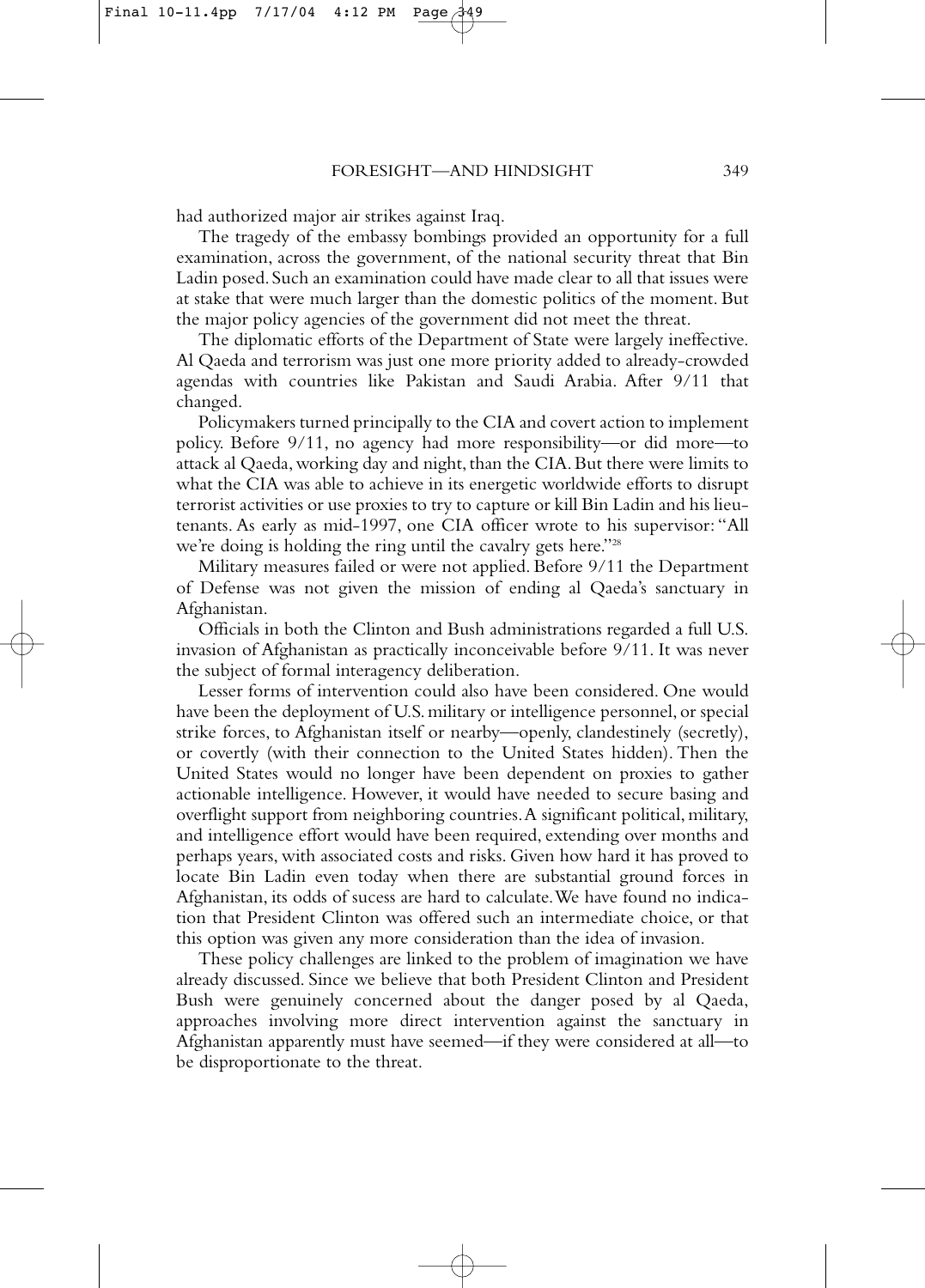Insight for the future is thus not easy to apply in practice. It is hardest to mount a major effort while a problem still seems minor. Once the danger has fully materialized, evident to all, mobilizing action is easier—but it then may be too late.

Another possibility, short of putting U.S. personnel on the ground, was to issue a blunt ultimatum to the Taliban, backed by a readiness to at least launch an indefinite air campaign to disable that regime's limited military capabilities and tip the balance in Afghanistan's ongoing civil war.The United States had warned the Taliban that they would be held accountable for further attacks by Bin Ladin against Afghanistan's U.S. interests.The warning had been given in 1998, again in late 1999, once more in the fall of 2000, and again in the summer of 2001. Delivering it repeatedly did not make it more effective.

As evidence of al Qaeda's responsibility for the *Cole* attack came in during November 2000, National Security Advisor Samuel Berger asked the Pentagon to develop a plan for a sustained air campaign against the Taliban. Clarke developed a paper laying out a formal, specific ultimatum. But Clarke's plan apparently did not advance to formal consideration by the Small Group of principals.We have found no indication that the idea was briefed to the new administration or that Clarke passed his paper to them, although the same team of career officials spanned both administrations.

After 9/11, President Bush announced that al Qaeda was responsible for the attack on the USS *Cole*. Before 9/11, neither president took any action. Bin Ladin's inference may well have been that attacks, at least at the level of the *Cole*, were risk free.<sup>29</sup>

# 11.3 CAPABILITIES

Earlier chapters describe in detail the actions decided on by the Clinton and Bush administrations. Each president considered or authorized covert actions, a process that consumed considerable time—especially in the Clinton administration—and achieved little success beyond the collection of intelligence.After the August 1998 missile strikes in Afghanistan, naval vessels remained on station in or near the region, prepared to fire cruise missiles. General Hugh Shelton developed as many as 13 different strike options, and did not recommend any of them. The most extended debate on counterterrorism in the Bush administration before 9/11 had to do with missions for the unmanned Predator—whether to use it just to locate Bin Ladin or to wait until it was armed with a missile, so that it could find him and also attack him. Looking back, we are struck with the narrow and unimaginative menu of options for action offered to both President Clinton and President Bush.

Before 9/11, the United States tried to solve the al Qaeda problem with the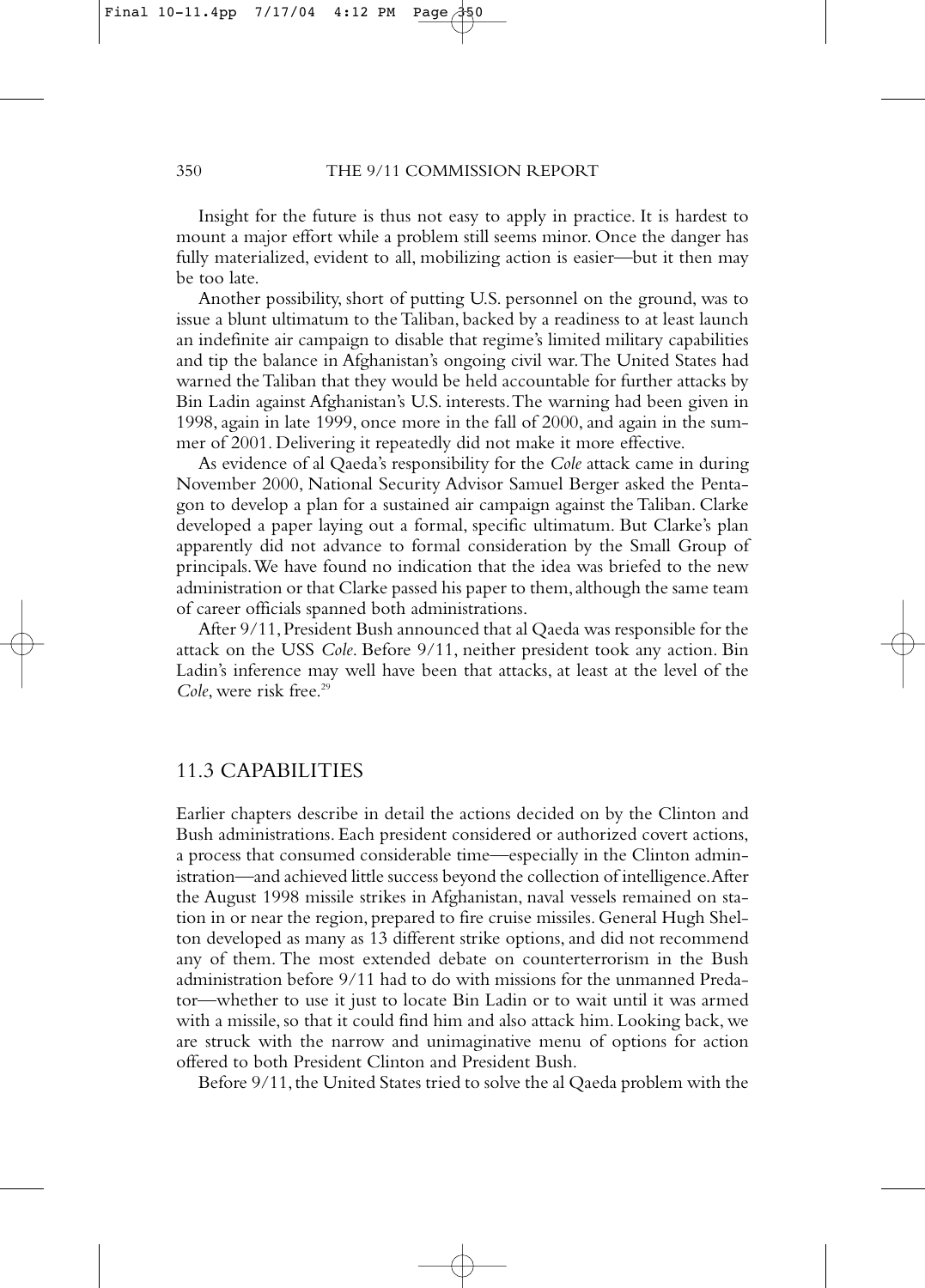same government institutions and capabilities it had used in the last stages of the Cold War and its immediate aftermath.These capabilities were insufficient, but little was done to expand or reform them.

For covert action, of course, the White House depended on the Counterterrorist Center and the CIA's Directorate of Operations.Though some officers, particularly in the Bin Ladin unit, were eager for the mission, most were not.The higher management of the directorate was unenthusiastic.The CIA's capacity to conduct paramilitary operations with its own personnel was not large,and the Agency did not seek a large-scale general expansion of these capabilities before 9/11. James Pavitt, the head of this directorate, remembered that covert action, promoted by the White House, had gotten the Clandestine Service into trouble in the past. He had no desire to see this happen again. He thought, not unreasonably, that a truly serious counterterrorism campaign against an enemy of this magnitude would be business primarily for the military, not the Clandestine Service.<sup>30</sup>

As for the Department of Defense, some officers in the Joint Staff were keen to help. Some in the Special Operations Command have told us that they worked on plans for using Special Operations Forces in Afghanistan and that they hoped for action orders. JCS Chairman General Shelton and General Anthony Zinni at Central Command had a different view.Shelton felt that the August 1998 attacks had proved a waste of good ordnance and thereafter consistently opposed firing expensive Tomahawk missiles merely at "jungle gym" terrorist training infrastructure.<sup>31</sup> In this view, he had complete support from Defense Secretary William Cohen.Shelton was prepared to plan other options, but he was also prepared to make perfectly clear his own strong doubts about the wisdom of any military action that risked U.S. lives unless the intelligence was "actionable."32

The high price of keeping counterterrorism policy within the restricted circle of the Counterterrorism Security Group and the highest-level principals was nowhere more apparent than in the military establishment.After the August 1998 missile strike, other members of the JCS let the press know their unhappiness that, in conformity with the Goldwater-Nichols reforms, Shelton had been the only member of the JCS to be consulted.Although follow-on military options were briefed more widely, the vice director of operations on the Joint Staff commented to us that intelligence and planning documents relating to al Qaeda arrived in a ziplock red package and that many flag and general officers never had the clearances to see its contents.<sup>33</sup>

At no point before 9/11 was the Department of Defense fully engaged in the mission of countering al Qaeda, though this was perhaps the most dangerous foreign enemy then threatening the United States.The Clinton administration effectively relied on the CIA to take the lead in preparing long-term offensive plans against an enemy sanctuary.The Bush administration adopted this approach, although its emerging new strategy envisioned some yet unde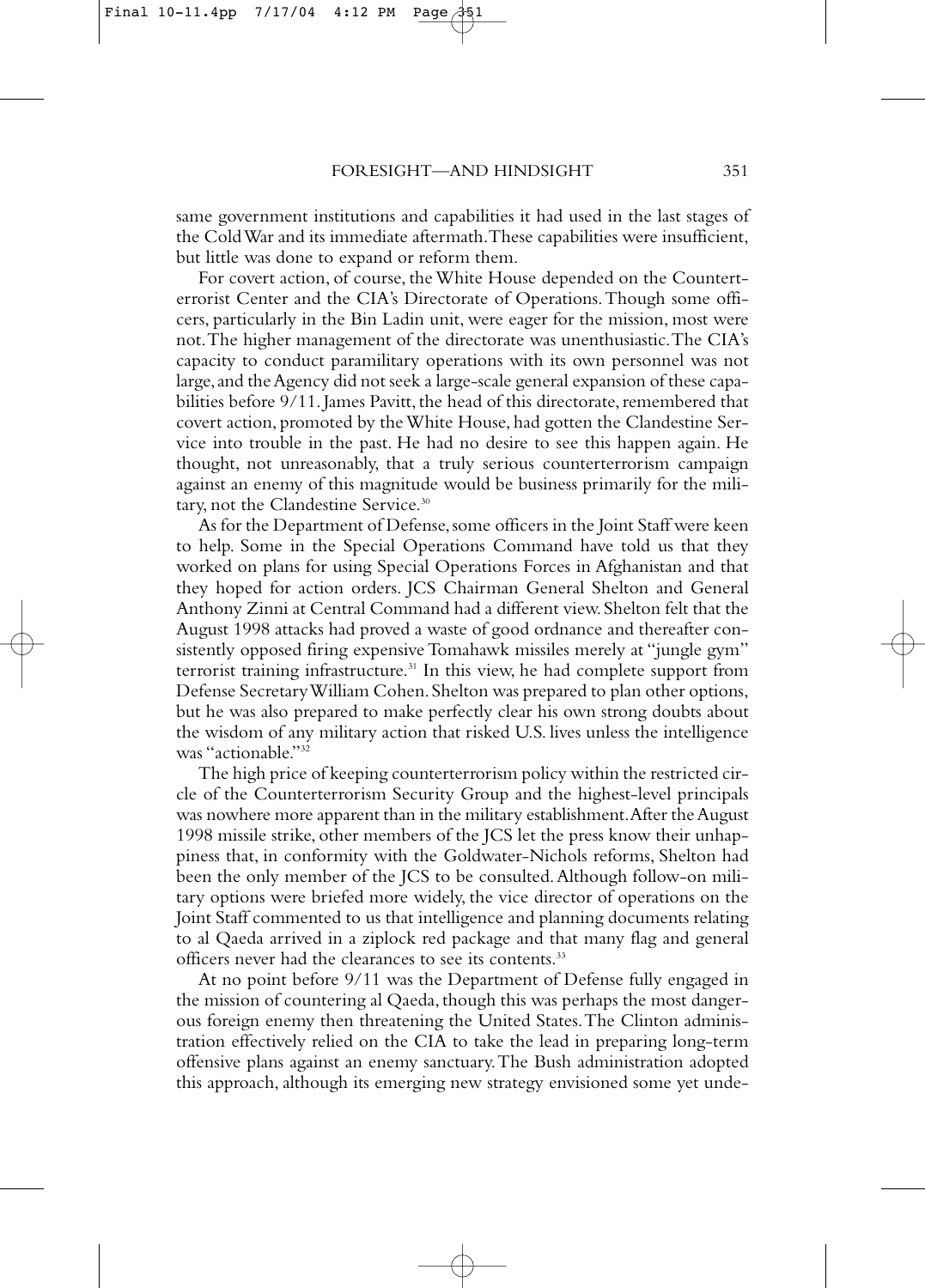fined further role for the military in addressing the problem.Within Defense, both Secretary Cohen and Secretary Donald Rumsfeld gave their principal attention to other challenges.

America's homeland defenders faced outward. NORAD itself was barely able to retain any alert bases.Its planning scenarios occasionally considered the danger of hijacked aircraft being guided to American targets, but only aircraft that were coming from overseas. We recognize that a costly change in NORAD's defense posture to deal with the danger of suicide hijackers, before such a threat had ever actually been realized, would have been a tough sell. But NORAD did not canvass available intelligence and try to make the case.

The most serious weaknesses in agency capabilities were in the domestic arena. In chapter 3 we discussed these institutions—the FBI, the Immigration and Naturalization Service, the FAA, and others.The major pre-9/11 effort to strengthen domestic agency capabilities came in 2000, as part of a millennium after-action review. President Clinton and his principal advisers paid considerable attention then to border security problems, but were not able to bring about significant improvements before leaving office.The NSC-led interagency process did not effectively bring along the leadership of the Justice and Transportation departments in an agenda for institutional change.

The FBI did not have the capability to link the collective knowledge of agents in the field to national priorities.The acting director of the FBI did not learn of his Bureau's hunt for two possible al Qaeda operatives in the United States or about his Bureau's arrest of an Islamic extremist taking flight training until September 11.The director of central intelligence knew about the FBI's Moussaoui investigation weeks before word of it made its way even to the FBI's own assistant director for counterterrorism.

Other agencies deferred to the FBI.In the August 6 PDB reporting to President Bush of 70 full-field investigations related to al Qaeda, news the President said he found heartening, the CIA had simply restated what the FBI had said. No one looked behind the curtain.

The FAA's capabilities to take aggressive, anticipatory security measures were especially weak.Any serious policy examination of a suicide hijacking scenario, critiquing each of the layers of the security system, could have suggested changes to fix glaring vulnerabilities—expanding no-fly lists, searching passengers identified by the CAPPS screening system, deploying Federal Air Marshals domestically, hardening cockpit doors, alerting air crew to a different kind of hijacking than what they had been trained to expect, or adjusting the training of controllers and managers in the FAA and NORAD.

Government agencies also sometimes display a tendency to match capabilities to mission by defining away the hardest part of their job.They are often passive, accepting what are viewed as givens, including that efforts to identify and fix glaring vulnerabilities to dangerous threats would be too costly, too controversial, or too disruptive.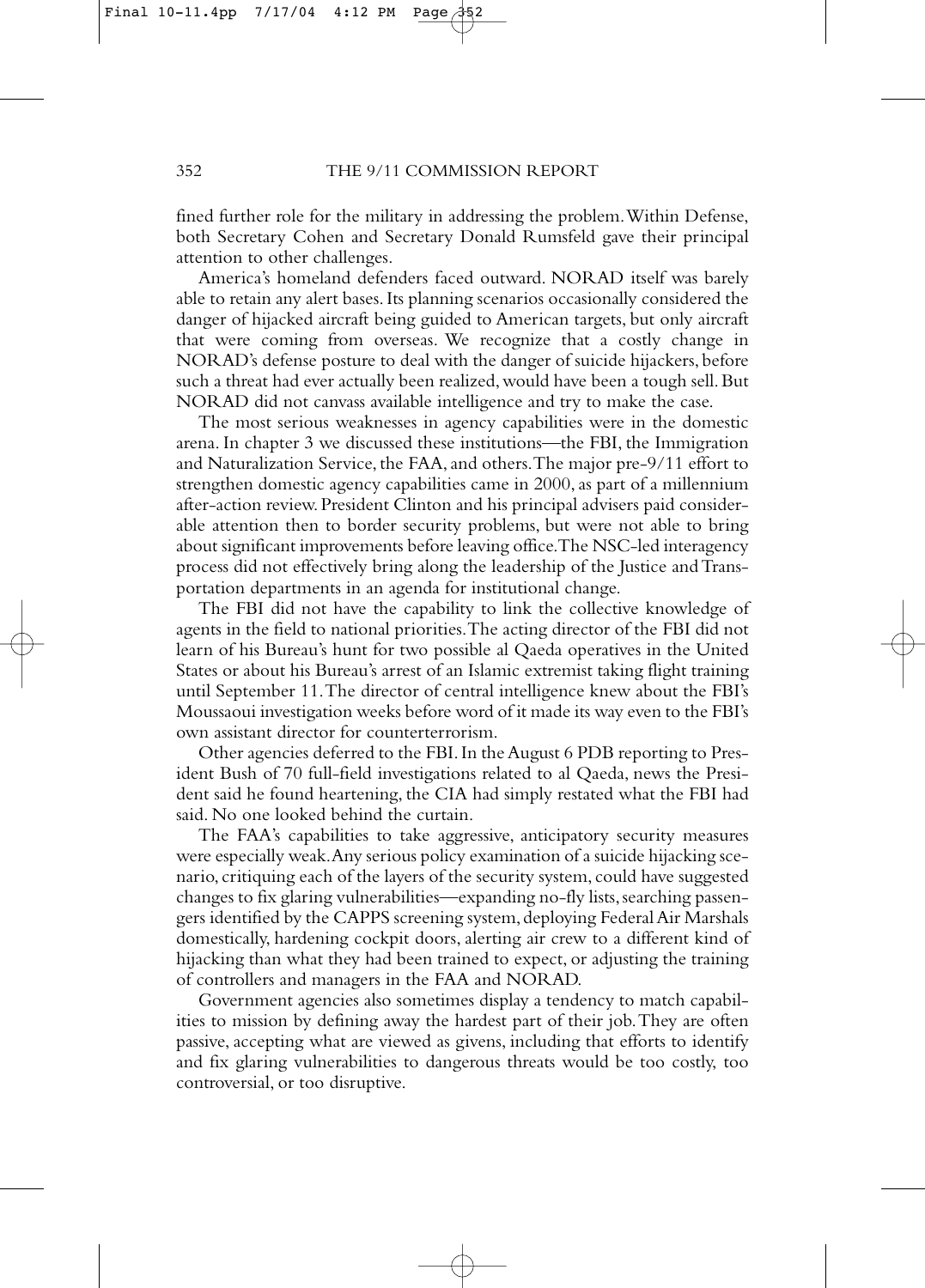## 11.4 MANAGEMENT

### **Operational Management**

Earlier in this report we detailed various missed opportunities to thwart the 9/11 plot. Information was not shared, sometimes inadvertently or because of legal misunderstandings.Analysis was not pooled.Effective operations were not launched. Often the handoffs of information were lost across the divide separating the foreign and domestic agencies of the government.

However the specific problems are labeled, we believe they are symptoms of the government's broader inability to adapt how it manages problems to the new challenges of the twenty-first century.The agencies are like a set of specialists in a hospital, each ordering tests, looking for symptoms, and prescribing medications.What is missing is the attending physician who makes sure they work as a team.

One missing element was effective management of transnational operations. Action officers should have drawn on all available knowledge in the government.This management should have ensured that information was shared and duties were clearly assigned across agencies, and across the foreign-domestic divide.

Consider, for example, the case of Mihdhar, Hazmi, and their January 2000 trip to Kuala Lumpur, detailed in chapter 6. In late 1999, the National Security Agency (NSA) analyzed communications associated with a man named Khalid, a man named Nawaf, and a man named Salem.Working-level officials in the intelligence community knew little more than this. But they correctly concluded that "Nawaf" and "Khalid" might be part of "an operational cadre" and that "something nefarious might be afoot."

The NSA did not think its job was to research these identities. It saw itself as an agency to support intelligence consumers, such as CIA.The NSA tried to respond energetically to any request made. But it waited to be asked.

If NSA had been asked to try to identify these people, the agency would have started by checking its own database of earlier information from these same sources. Some of this information had been reported; some had not. But it was all readily accessible in the database.NSA's analysts would promptly have discovered who Nawaf was, that his full name might be Nawaf al Hazmi, and that he was an old friend of Khalid.

With this information and more that was available, managers could have more effectively tracked the movement of these operatives in southeast Asia. With the name "Nawaf al Hazmi," a manager could then have asked the State Department also to check that name.State would promptly have found its own record on Nawaf al Hazmi, showing that he too had been issued a visa to visit the United States. Officials would have learned that the visa had been issued at the same place—Jeddah—and on almost the same day as the one given to Khalid al Mihdhar.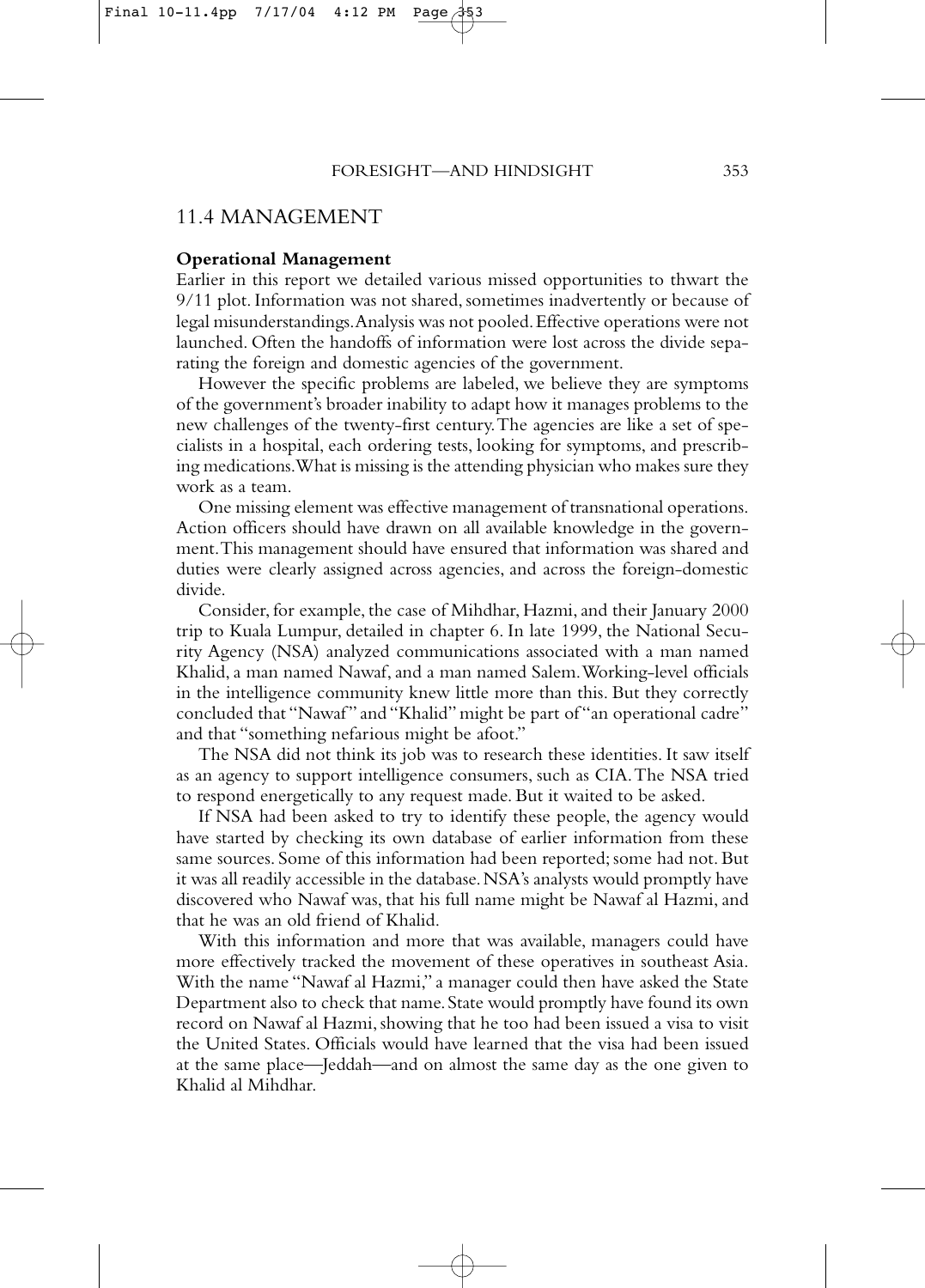When the travelers left Kuala Lumpur for Bangkok, local officials were able to identify one of the travelers as Khalid al Mihdhar.After the flight left, they learned that one of his companions had the name Alhazmi.But the officials did not know what that name meant.

The information arrived at Bangkok too late to track these travelers as they came in. Had the authorities there already been keeping an eye out for Khalid al Mihdhar as part of a general regional or worldwide alert, they might have tracked him coming in. Had they been alerted to look for a possible companion named Nawaf al Hazmi, they might have noticed him too. Instead, they were notified only after Kuala Lumpur sounded the alarm. By that time, the travelers had already disappeared into the streets of Bangkok.

On January 12, the head of the CIA's al Qaeda unit told his bosses that surveillance in Kuala Lumpur was continuing. He may not have known that in fact Mihdhar and his companions had dispersed and the tracking was falling apart. U.S. officials in Bangkok regretfully reported the bad news on January 13. The names they had were put on a watchlist in Bangkok, so that Thai authorities might notice if the men left the country. On January 14, the head of the CIA's al Qaeda unit again updated his bosses, telling them that officials were continuing to track the suspicious individuals who had now dispersed to various countries.

Unfortunately, there is no evidence of any tracking efforts actually being undertaken by anyone after the Arabs disappeared into Bangkok. No other effort was made to create other opportunities to spot these Arab travelers in case the screen in Bangkok failed. Just from the evidence in Mihdhar's passport, one of the logical possible destinations and interdiction points would have been the United States.Yet no one alerted the INS or the FBI to look for these individuals.They arrived, unnoticed, in Los Angeles on January 15.

In early March 2000, Bangkok reported that Nawaf al Hazmi, now identified for the first time with his full name, had departed on January 15 on a United Airlines flight to Los Angeles.Since the CIA did not appreciate the significance of that name or notice the cable,we have found no evidence that this information was sent to the FBI.

Even if watchlisting had prevented or at least alerted U.S. officials to the entry of Hazmi and Mihdhar, we do not think it is likely that watchlisting, by itself, have prevented the 9/11 attacks. Al Qaeda adapted to the failure of some of its operatives to gain entry into the United States. None of these future hijackers was a pilot. Alternatively, had they been permitted entry and surveilled, some larger results might have been possible had the FBI been patient.

These are difficult what-ifs.The intelligence community might have judged that the risks of conducting such a prolonged intelligence operation were too high—potential terrorists might have been lost track of, for example.The pre-9/11 FBI might not have been judged capable of conducting such an operation. But surely the intelligence community would have preferred to have the chance to make these choices.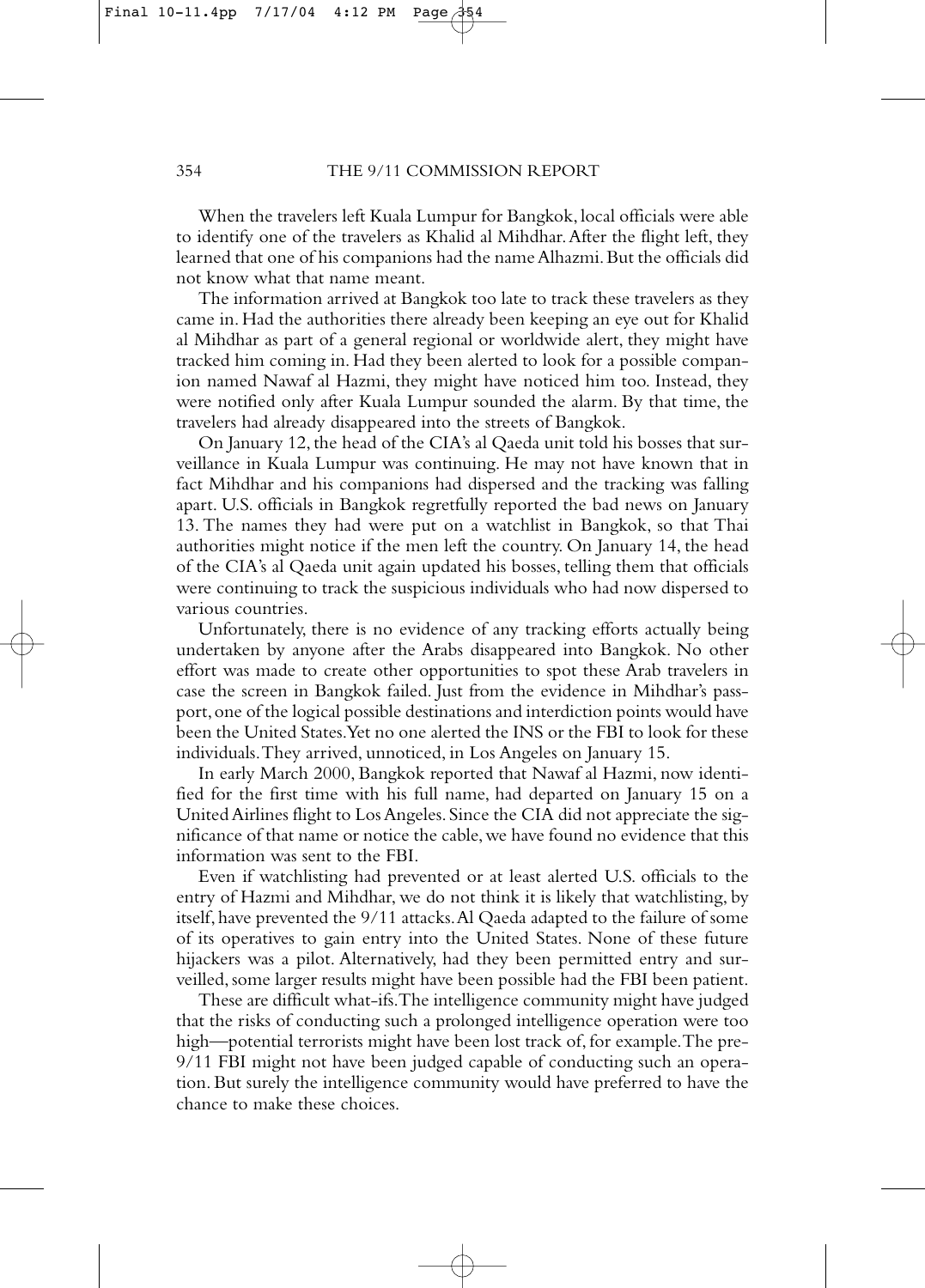From the details of this case, or from the other opportunities we catalogue in the text box, one can see how hard it is for the intelligence community to assemble enough of the puzzle pieces gathered by different agencies to make some sense of them and then develop a fully informed joint plan.Accomplishing all this is especially difficult in a transnational case.We sympathize with the working-level officers, drowning in information and trying to decide what is important or what needs to be done when no particular action has been requested of them.

Who had the job of managing the case to make sure these things were done? One answer is that everyone had the job.The CIA's deputy director for operations, James Pavitt, stressed to us that the responsibility resided with all involved.Above all he emphasized the primacy of the field.The field had the lead in managing operations.The job of headquarters, he stressed, was to support the field, and do so without delay. If the field asked for information or other support, the job of headquarters was to get it—right away.34

This is a traditional perspective on operations and, traditionally, it has had great merit. It reminded us of the FBI's pre-9/11 emphasis on the primacy of its field offices.When asked about how this traditional structure would adapt to the challenge of managing a transnational case, one that hopped from place to place as this one did, the deputy director argued that all involved were

# **Operational Opportunities**

- 1. January 2000:the CIA does not watchlist Khalid al Mihdhar or notify the FBI when it learned Mihdhar possessed a valid U.S. visa.
- 2. January 2000:the CIA does not develop a transnational plan for tracking Mihdhar and his associates so that they could be followed to Bangkok and onward, including the United States.
- 3. March 2000: the CIA does not watchlist Nawaf al Hazmi or notify the FBI when it learned that he possessed a U.S.visa and had flown to Los Angeles on January 15, 2000.
- 4. January 2001: the CIA does not inform the FBI that a source had identified Khallad, or Tawfiq bin Attash, a major figure in the October 2000 bombing of the USS *Cole*, as having attended the meeting in Kuala Lumpur with Khalid al Mihdhar.
- 5. May 2001: a CIA official does not notify the FBI about Mihdhar's U.S. visa, Hazmi's U.S. travel, or Khallad's having attended the Kuala Lumpur meeting (identified when he reviewed all of the relevant traffic because of the high level of threats).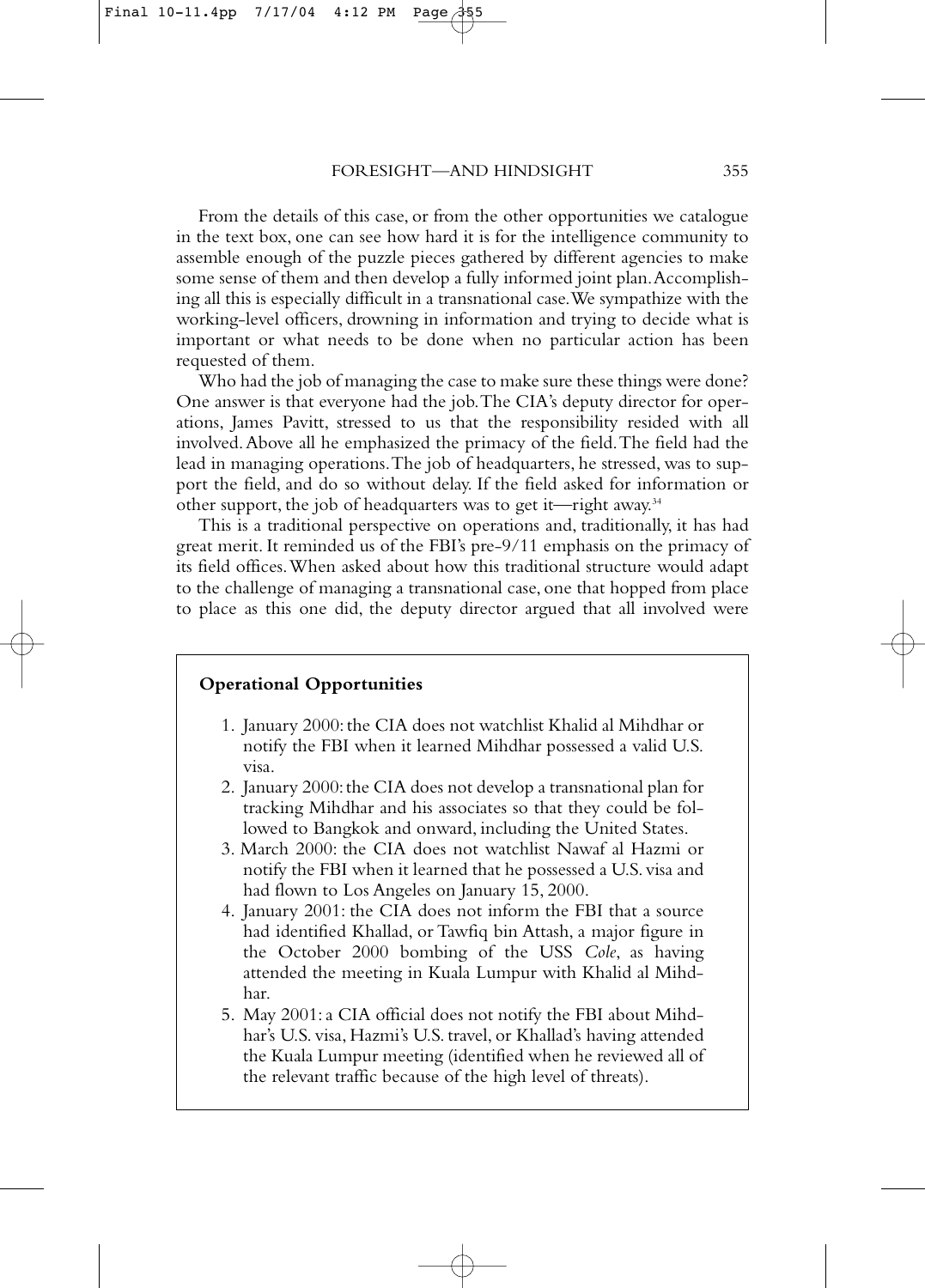- 6. June 2001: FBI and CIA officials do not ensure that all relevant information regarding the Kuala Lumpur meeting was shared with the *Cole* investigators at the June 11 meeting.
- 7. August 2001:the FBI does not recognize the significance of the information regarding Mihdhar and Hazmi's possible arrival in the United States and thus does not take adequate action to share information, assign resources, and give sufficient priority to the search.
- 8. August 2001: FBI headquarters does not recognize the significance of the information regarding Moussaoui's training and beliefs and thus does not take adequate action to share information, involve higher-level officials across agencies, obtain information regarding Moussaoui's ties to al Qaeda, and give sufficient priority to determining what Moussaoui might be planning.
- 9. August 2001: the CIA does not focus on information that Khalid Sheikh Mohammed is a key al Qaeda lieutenant or connect information identifying KSM as the "Mukhtar"mentioned in other reports to the analysis that could have linked "Mukhtar" with Ramzi Binalshibh and Moussaoui.
- 10.August 2001: the CIA and FBI do not connect the presence of Mihdhar, Hazmi, and Moussaoui to the general threat reporting about imminent attacks.

responsible for making it work.Pavitt underscored the responsibility of the particular field location where the suspects were being tracked at any given time. On the other hand, he also said that the Counterterrorist Center was supposed to manage all the moving parts, while what happened on the ground was the responsibility of managers in the field.<sup>35</sup>

Headquarters tended to support and facilitate, trying to make sure everyone was in the loop. From time to time a particular post would push one way, or headquarters would urge someone to do something.But headquarters never really took responsibility for the successful management of this case.Hence the managers at CIA headquarters did not realize that omissions in planning had occurred, and they scarcely knew that the case had fallen apart.

The director of the Counterterrorist Center at the time, Cofer Black, recalled to us that this operation was one among many and that, at the time, it was "considered interesting, but not heavy water yet." He recalled the failure to get the word to Bangkok fast enough, but has no evident recollection of why the case then dissolved, unnoticed.<sup>36</sup>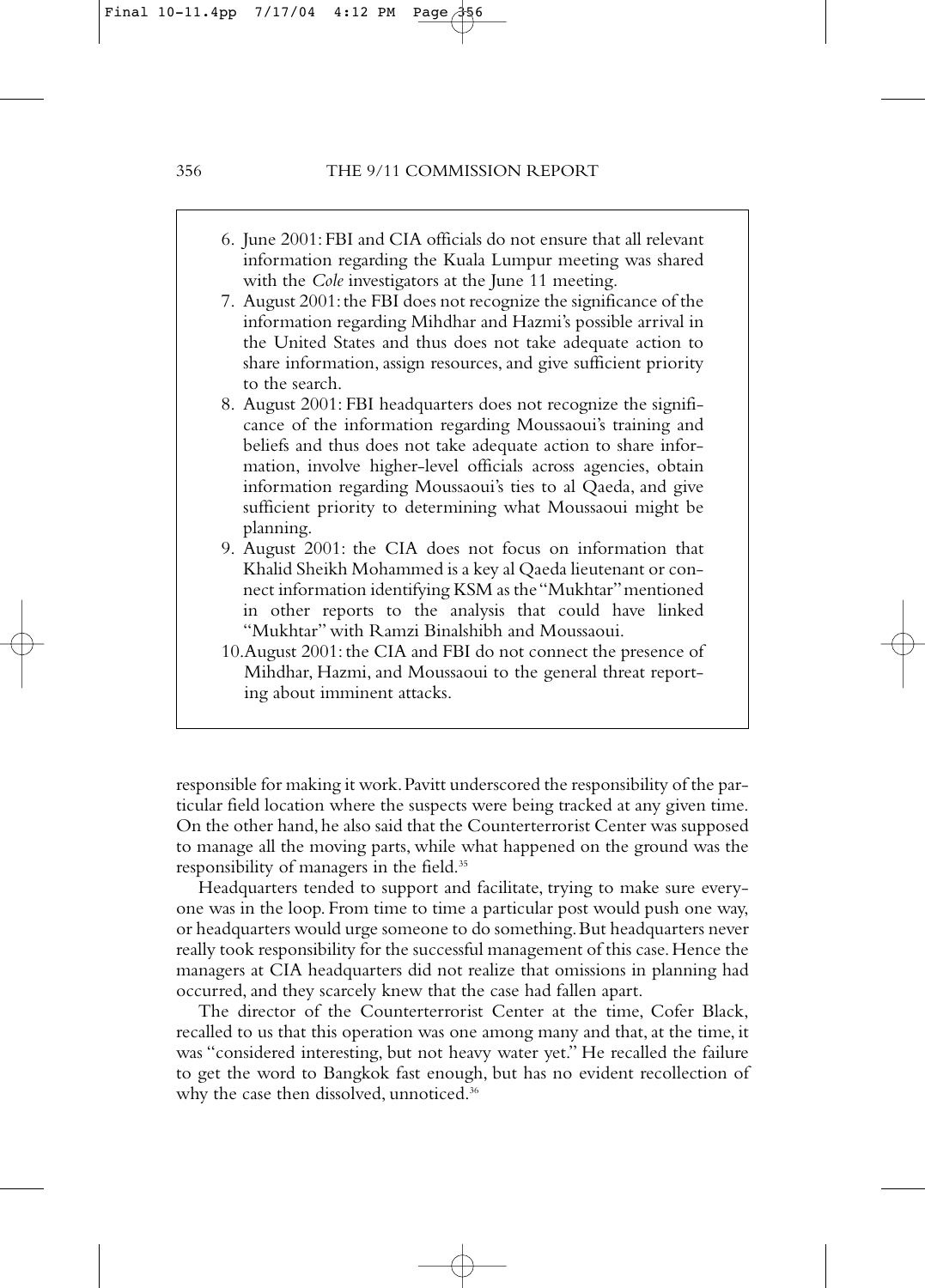The next level down, the director of the al Qaeda unit in CIA at the time recalled that he did not think it was his job to direct what should or should not be done. He did not pay attention when the individuals dispersed and things fell apart.There was no conscious decision to stop the operation after the trail was temporarily lost in Bangkok. He acknowledged, however, that perhaps there had been a letdown for his overworked staff after the extreme tension and long hours in the period of the millennium alert. $37$ 

The details of this case illuminate real management challenges, past and future.The U.S.government must find a way of pooling intelligence and using it to guide the planning of and assignment of responsibilities for *joint operations* involving organizations as disparate as the CIA, the FBI, the State Department, the military, and the agencies involved in homeland security.

## **Institutional Management**

Beyond those day-to-day tasks of bridging the foreign-domestic divide and matching intelligence with plans, the challenges include broader management issues pertaining to how the top leaders of the government set priorities and allocate resources. Once again it is useful to illustrate the problem by examining the CIA, since before 9/11 this agency's role was so central in the government's counterterrorism efforts.

On December 4, 1998, DCI Tenet issued a directive to several CIA officials and his deputy for community management, stating:"We are at war. I want no resources or people spared in this effort, either inside CIA or the Community."38 The memorandum had little overall effect on mobilizing the CIA or the intelligence community.<sup>39</sup>

The memo was addressed only to CIA officials and the deputy for community management, Joan Dempsey. She faxed the memo to the heads of the major intelligence agencies after removing covert action sections.Only a handful of people received it.The NSA director at the time, Lieutenant General Kenneth Minihan, believed the memo applied only to the CIA and not the NSA, because no one had informed him of any NSA shortcomings. For their part, CIA officials thought the memorandum was intended for the rest of the intelligence community, given that they were already doing all they could and believed that the rest of the community needed to pull its weight.<sup>40</sup>

The episode indicates some of the limitations of the DCI's authority over the direction and priorities of the intelligence community, especially its elements within the Department of Defense.The DCI has to direct agencies without controlling them. He does not receive an appropriation for their activities, and therefore does not control their purse strings. He has little insight into how they spend their resources. Congress attempted to strengthen the DCI's authority in 1996 by creating the positions of deputy DCI for community management and assistant DCIs for collection, analysis and production, and administration. But the authority of these positions is limited, and the vision of central management clearly has not been realized.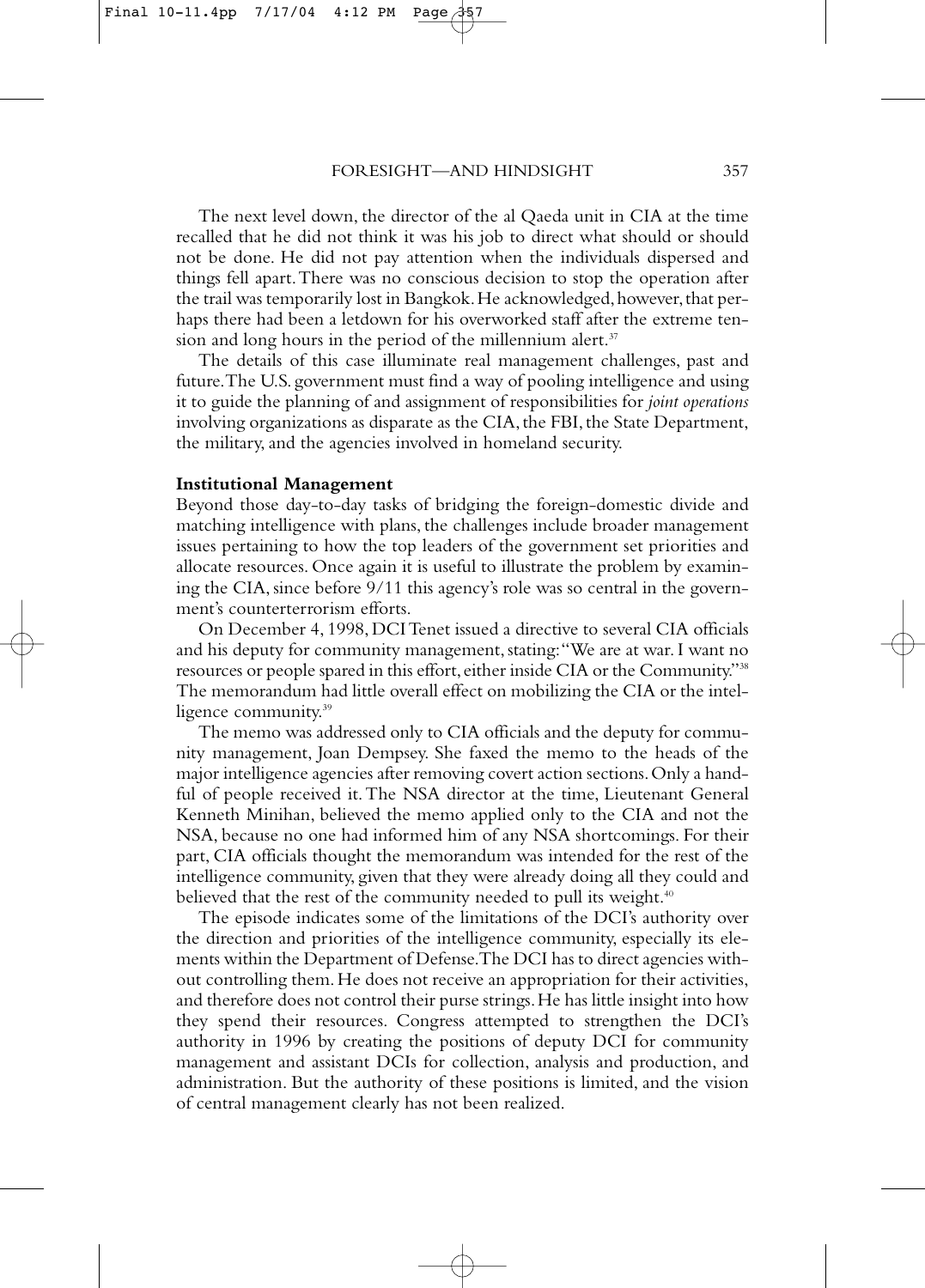The DCI did not develop a management strategy for a war against Islamist terrorism before 9/11. Such a management strategy would define the capabilities the intelligence community must acquire for such a war—from language training to collection systems to analysts. Such a management strategy would necessarily extend beyond the CTC to the components that feed its expertise and support its operations, linked transparently to counterterrorism objectives. It would then detail the proposed expenditures and organizational changes required to acquire and implement these capabilities.

DCI Tenet and his deputy director for operations told us they did have a management strategy for a war on terrorism. It was to rebuild the CIA.They said the CIA as a whole had been badly damaged by prior budget constraints and that capabilities needed to be restored across the board. Indeed, the CTC budget had not been cut while the budgets had been slashed in many other parts of the Agency. By restoring funding across the CIA, a rising tide would lift all boats.They also stressed the synergy between improvements of every part of the Agency and the capabilities that the CTC or stations overseas could draw on in the war on terror.<sup>41</sup>

As some officials pointed out to us, there is a tradeoff in this management approach. In an attempt to rebuild everything at once, the highest priority efforts might not get the maximum support that they need. Furthermore, this approach attempted to channel relatively strong outside support for combating terrorism into backing for across-the-board funding increases. Proponents of the counterterrorism agenda might respond by being less inclined to loosen the purse strings than they would have been if offered a convincing counterterrorism budget strategy. The DCI's management strategy was also focused mainly on the CIA.

Lacking a management strategy for the war on terrorism or ways to see how funds were being spent across the community, DCI Tenet and his aides found it difficult to develop an overall intelligence community budget for a war on terrorism.

Responsibility for domestic intelligence gathering on terrorism was vested solely in the FBI, yet during almost all of the Clinton administration the relationship between the FBI Director and the President was nearly nonexistent. The FBI Director would not communicate directly with the President.His key personnel shared very little information with the National Security Council and the rest of the national security community.As a consequence, one of the critical working relationships in the counterterrorism effort was broken.

## **The Millennium Exception**

Before concluding our narrative, we offer a reminder, and an explanation, of the one period in which the government as a whole seemed to be acting in concert to deal with terrorism—the last weeks of December 1999 preceding the millennium.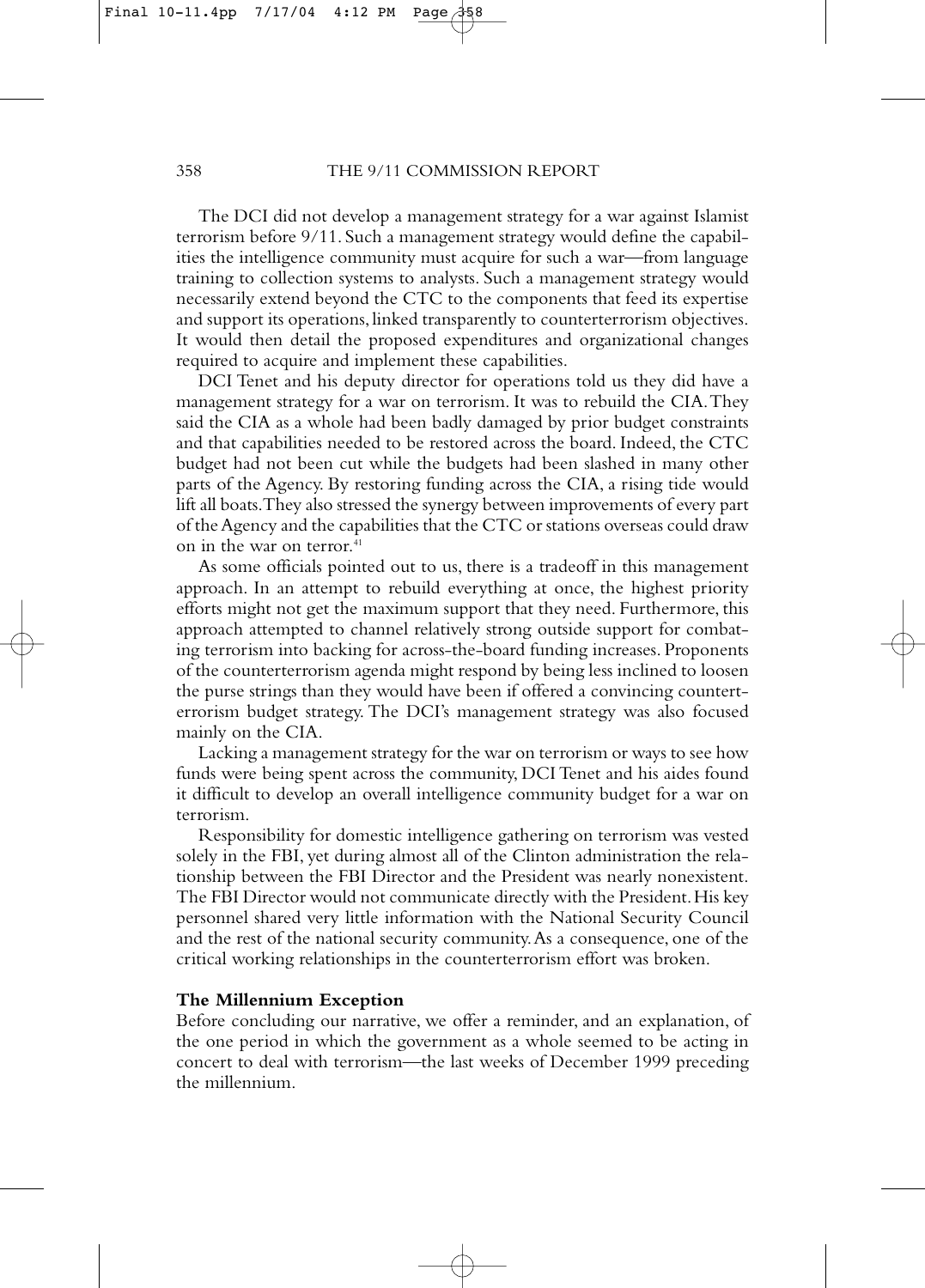In the period between December 1999 and early January 2000, information about terrorism flowed widely and abundantly.The flow from the FBI was particularly remarkable because the FBI at other times shared almost no information.That from the intelligence community was also remarkable, because some of it reached officials—local airport managers and local police departments—who had not seen such information before and would not see it again before  $9/11$ , if then. And the terrorist threat, in the United States even more than abroad, engaged the frequent attention of high officials in the executive branch and leaders in both houses of Congress.

Why was this so? Most obviously, it was because everyone was already on edge with the millennium and possible computer programming glitches ("Y2K") that might obliterate records, shut down power and communication lines, or otherwise disrupt daily life.Then, Jordanian authorities arrested 16 al Qaeda terrorists planning a number of bombings in that country.Those in custody included two U.S. citizens. Soon after, an alert Customs agent caught Ahmed Ressam bringing explosives across the Canadian border with the apparent intention of blowing up Los Angeles airport. He was found to have confederates on both sides of the border.

These were not events whispered about in highly classified intelligence dailies or FBI interview memos.The information was in all major newspapers and highlighted in network television news.Though the Jordanian arrests only made page 13 of the *New York Times*, they were featured on every evening newscast.The arrest of Ressam was on front pages, and the original story and its follow-ups dominated television news for a week. FBI field offices around the country were swamped by calls from concerned citizens.Representatives of the Justice Department, the FAA, local police departments, and major airports had microphones in their faces whenever they showed themselves.<sup>42</sup>

After the millennium alert, the government relaxed. Counterterrorism went back to being a secret preserve for segments of the FBI, the Counterterrorist Center, and the Counterterrorism Security Group. But the experience showed that the government was capable of mobilizing itself for an alert against terrorism.While one factor was the preexistence of widespread concern about Y2K, another, at least equally important, was simply shared information. Everyone knew not only of an abstract threat but of at least one terrorist who had been arrested *in the United States*.Terrorism had a face—that of Ahmed Ressam—and Americans from Vermont to southern California went on the watch for his like.

In the summer of 2001, DCI Tenet, the Counterterrorist Center, and the Counterterrorism Security Group did their utmost to sound a loud alarm, its basis being intelligence indicating that al Qaeda planned something big. But the millennium phenomenon was not repeated.FBI field offices apparently saw no abnormal terrorist activity, and headquarters was not shaking them up.

Between May 2001 and September 11, there was very little in newspapers